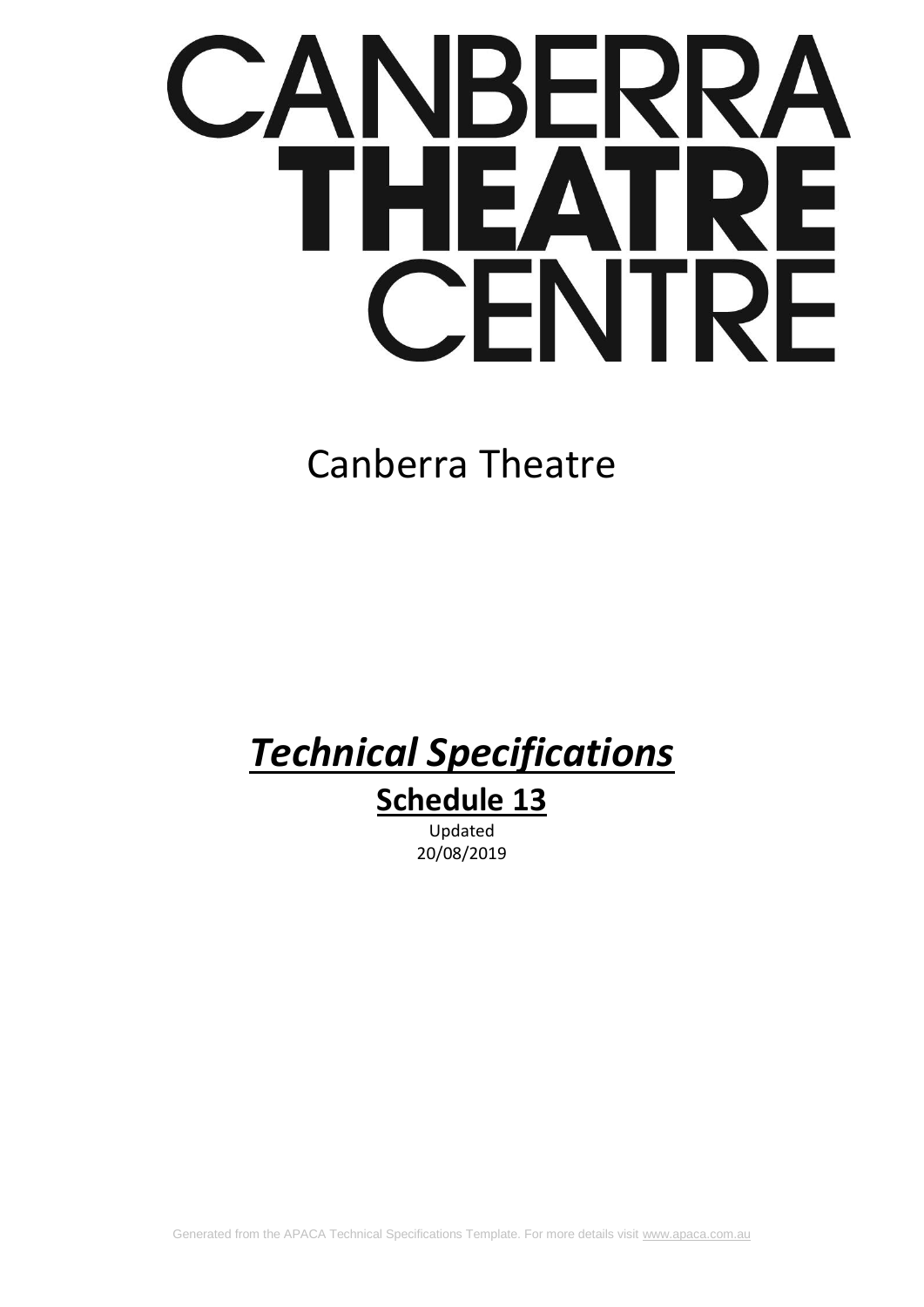**The information in the following document was true and correct at the time of printing**

### **The Canberra Theatre Centre reserves the right to adjust its inventory and specifications without notice**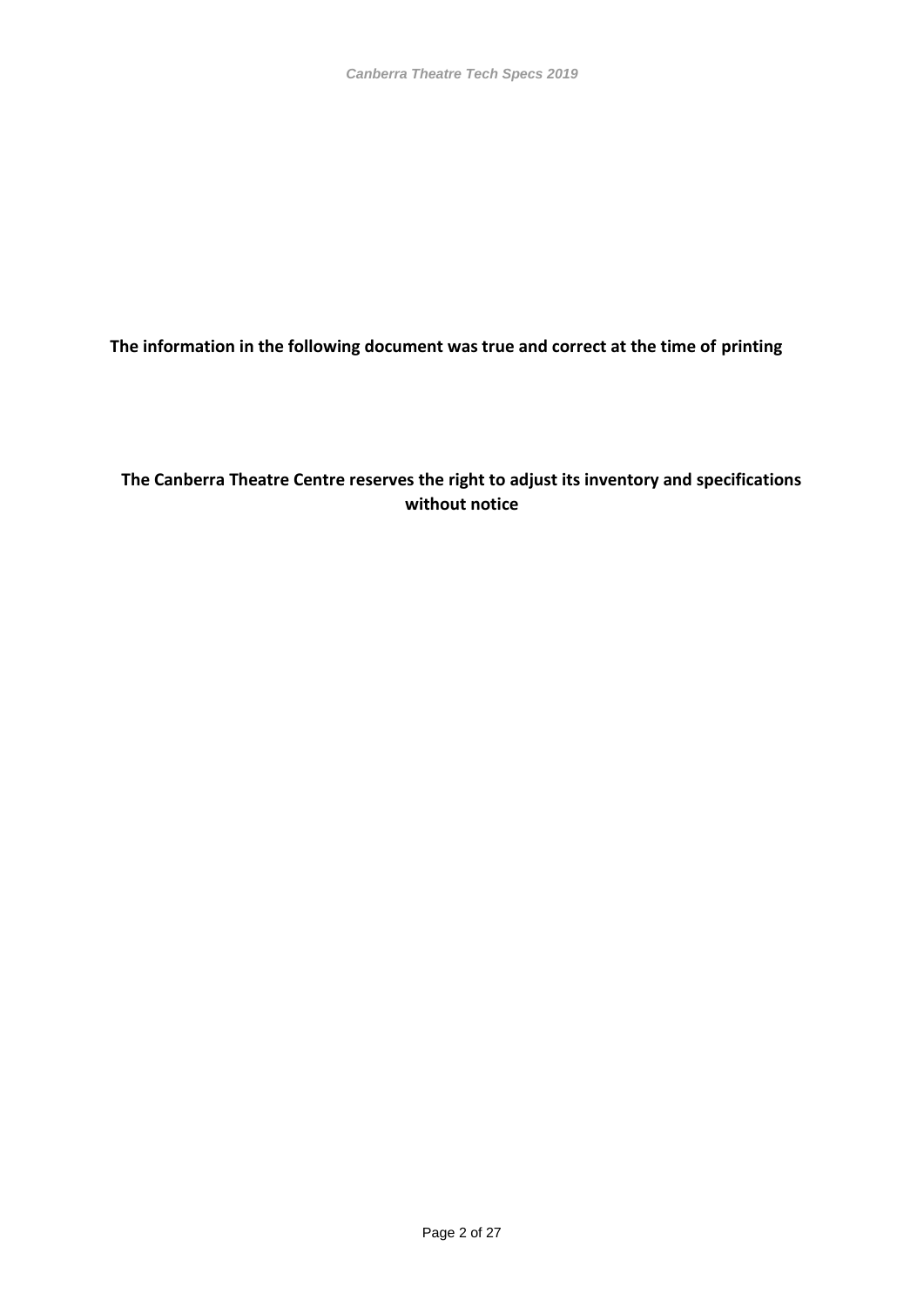## **Contents**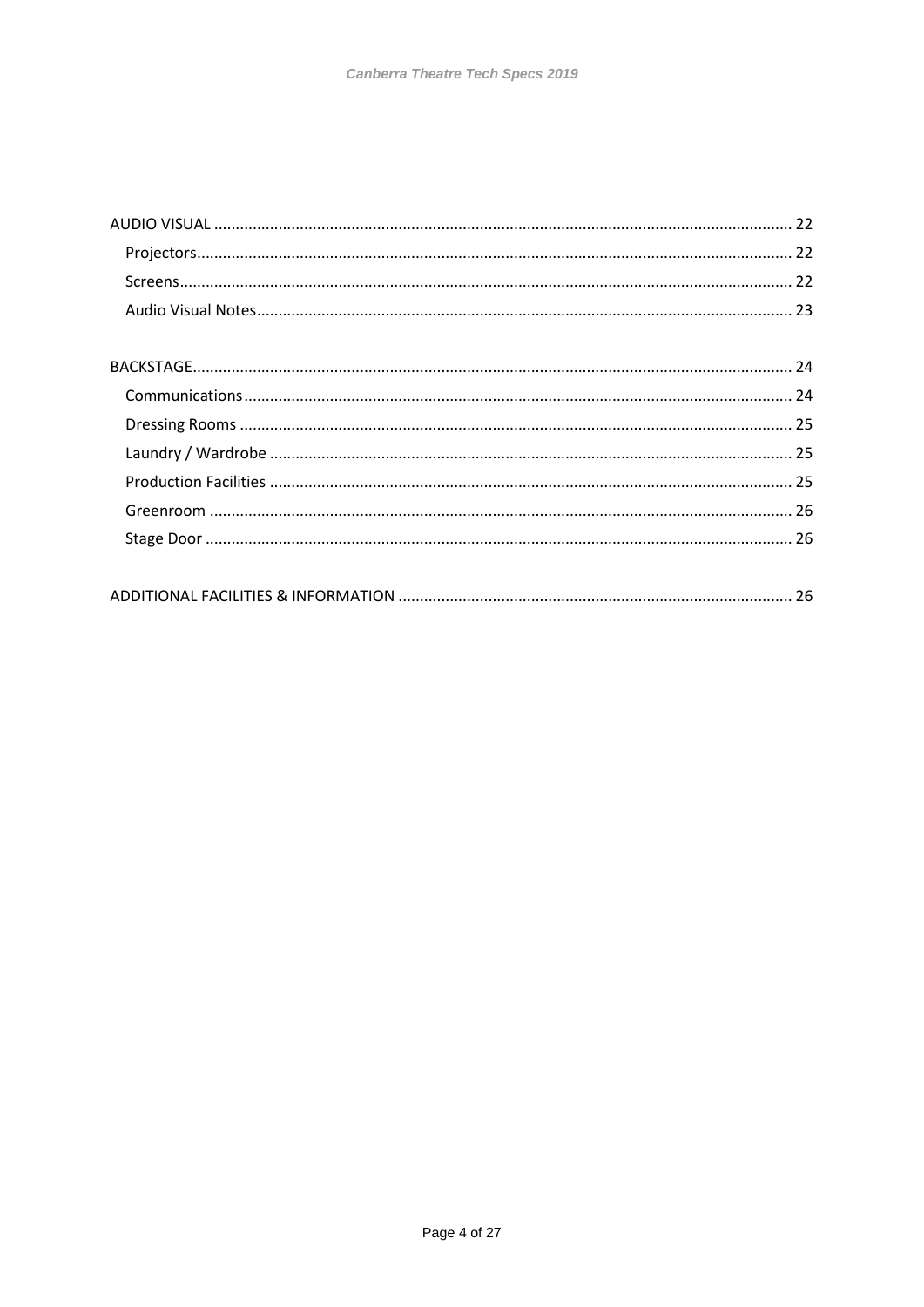## <span id="page-4-0"></span>**STAFF CONTACTS**

## **Technical Director Rohan Cutler** Phone number: 02 6243 5736 Mobile Number: 0420 578459 Fax number: 02 6243 5721 Email address: rohan.cutler@act.gov.au **Venue** Phone number: 02 6243 5711 Fax number: 02 6243 5721 Website: www.canberratheatrecentre.com.au **Head of Lighting Stefan Wronski**  Mobile 049717459 Email Address stefan.wronski@act.gov.au Phone Number 02 6243 5734 **Head Mechanist Loki Clarke**  Mobile 0411 892542 Email Address loki.clarke@act.gov.au Phone Number 02 6243 5758 **Head of Audio Petar Milinkovic** Mobile 0417 015644 Email Address petar.milinkovic@act.gov.au Phone Number 02 6243 5759 **Box Office Manager Sam Hardiman** Phone Number 02 6290 9377 Email Address sam.hardiman@act.gov.au Fax Number 02 6230 1098 **Stage Door** Phone Number 02 6243 5746 (Manned as required) Venue Address **Canberra Theatre Civic Square London Circuit Canberra ACT 2601** Venue Postal Address **Canberra Theatre Centre PO Box 226**

**Canberra ACT 2601**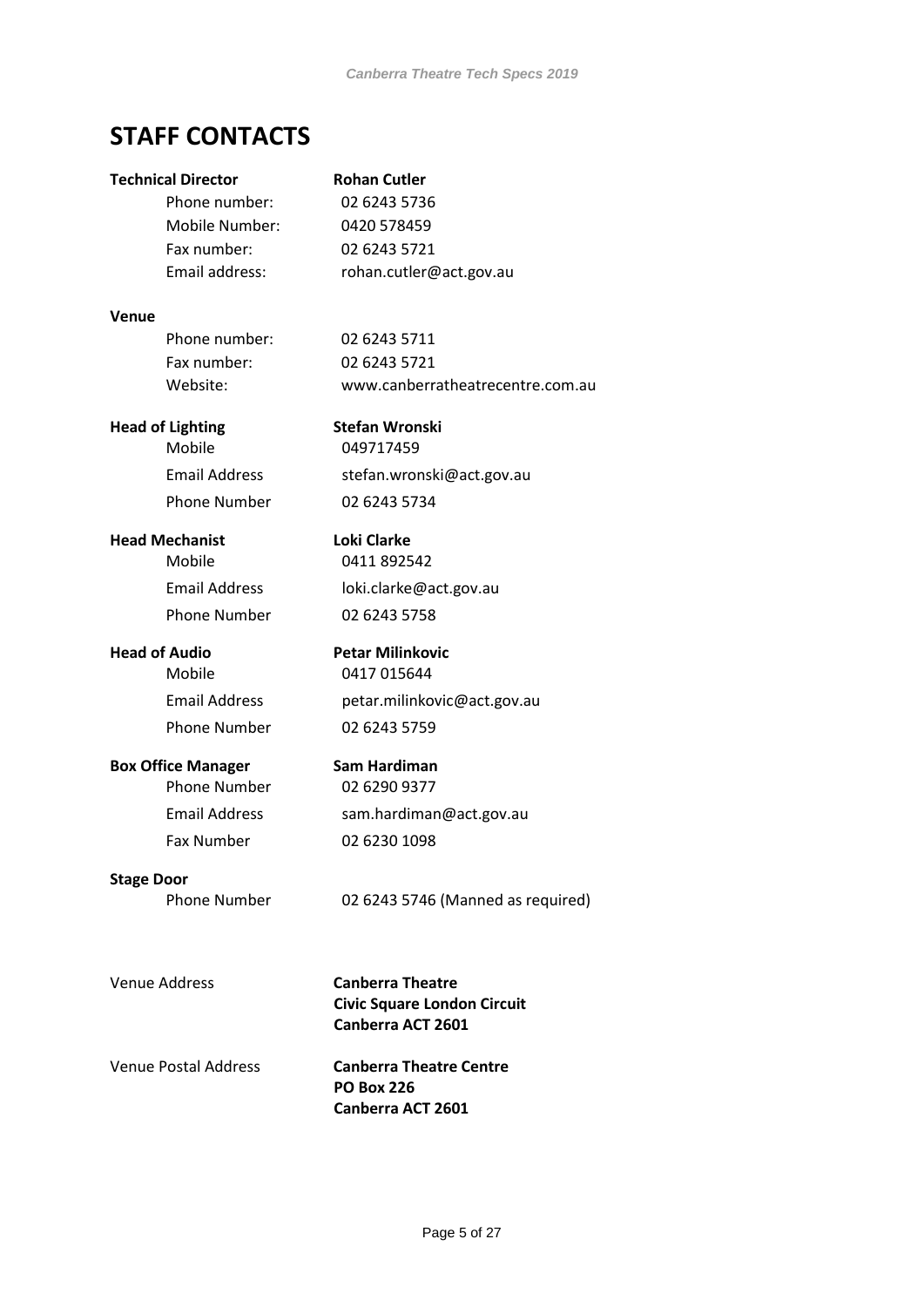## <span id="page-5-0"></span>**STAGE**

#### **Brief Stage Description**

Unraked stage with a proscenium arch and flying facilities. Hardwood floor covered with Masonite sheets. Screwing into surface permitted but larger holes to be authorised by Head Mechanist. Stage crossover behind US fly line.

| Stage distributed load limit | 500kg/m2         |
|------------------------------|------------------|
| Stage point load limit       | <b>Not Known</b> |
| Stage rake                   | Nο               |

#### **Stage Dimensions**

| Proscenium |       |
|------------|-------|
| Width      | 16.9m |
| Height     | 5.8m  |

#### **Setting Line In line with House Curtain**

#### **Distance From** *(SL = Setting Line, CL = Centre Line)*

| SL to US edge of fire curtain       | 0.3 <sub>m</sub>  |
|-------------------------------------|-------------------|
| SL to DS edge of apron              | 2.1 <sub>m</sub>  |
| SL to DS edge of Orchestra Lift/Pit | 6.1 <sub>m</sub>  |
| SL to first fly line                | <b>220mm</b>      |
| SL to last upstage fly line         | 10.2 <sub>m</sub> |
| SL to rear wall                     | 18m               |
| CL to OP wall (or obstruction)      | 9.8 <sub>m</sub>  |
| CL to PS wall (or obstruction)      | 18m               |
| Stage to underside of grid          | 15.7m             |

#### **Overhead obstructions**

**Fixed platforms at 7.2m above stage level between 400mm and 1m US of setting line, protruding onto stage at 6.95m from the centre line. Platforms are fixed on both sides of stage. Total distance between the platforms measures 13.9m**

#### <span id="page-5-1"></span>**Auditorium**

**Raked single level with central crossover.**

| Seating capacity with additional<br>Orchestra lift/pit seating installed | 1239 |
|--------------------------------------------------------------------------|------|
| Seating capacity without                                                 |      |
| Orchestra lift/pit seating installed                                     | 1184 |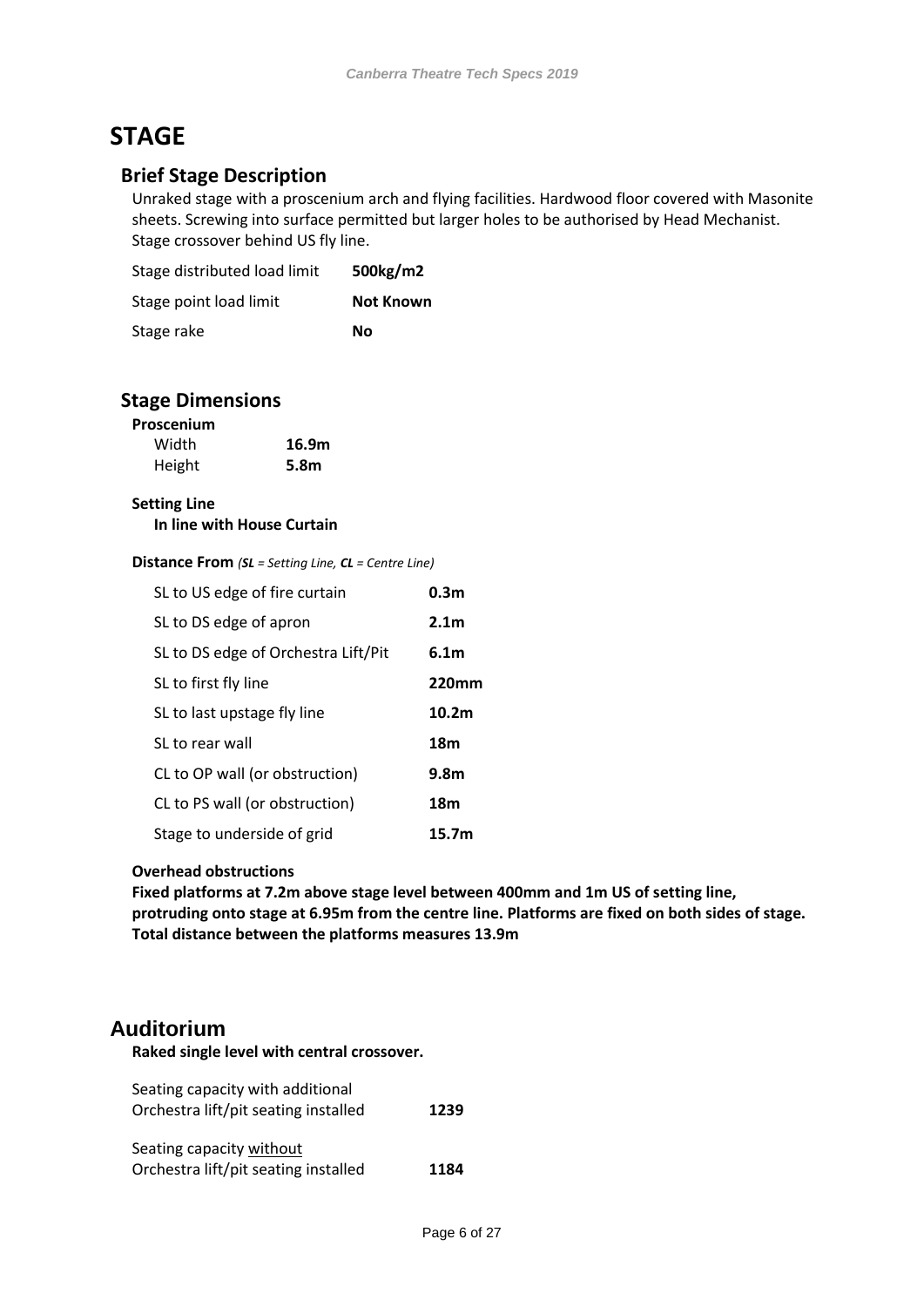## <span id="page-6-0"></span>**Orchestra Lift / Pit**

#### **Orchestra Lift**

A motorised orchestra lift is operational

Set positions for orchestra lift where lift at auditorium level is 0mm

Stage level at **+1000mm** above auditorium. Orchestra pit level at **-1400mm** below auditorium. Lift can be set at any height? **Yes - pending CTC approval** SWL of orchestra lift **3.5 Tonne** Dimensions of the orchestra pit **4.2m x 15m** Orchestra pit maximum capacity **45 – 50** Pit net available **Yes**

**Standard pit position is at auditorium level with seating installed**

## <span id="page-6-1"></span>**Flying Facilities**

**Fly System**

| Single purchase handline system.                       |                                             |  |  |  |
|--------------------------------------------------------|---------------------------------------------|--|--|--|
| <b>Fly System Details</b><br><b>Operating Position</b> | OP at stage level.                          |  |  |  |
| <b>Total number of Lines</b>                           | 62                                          |  |  |  |
| Panorama Lines                                         | 2 bars OP, 2 bars PS, electrically winched. |  |  |  |
| <b>Batten Drift</b>                                    | 14m                                         |  |  |  |
| <b>Batten Type</b>                                     | 75x50mm batten.                             |  |  |  |
| Batten Length                                          | 16m                                         |  |  |  |
| <b>Batten Extensions</b>                               | N/A                                         |  |  |  |
| <b>Batten Pick-ups</b>                                 | 4 Pick ups                                  |  |  |  |
| Batten Point Load                                      | Not Known                                   |  |  |  |
| Batten W.L.L.                                          | 500 kg                                      |  |  |  |
| Cradle Capacity                                        | 340 kg                                      |  |  |  |
| LX bars can be swung                                   | Yes                                         |  |  |  |
| Fly bars can be swung                                  | No                                          |  |  |  |

#### *SEE HANGING PLOT FOR LINE ALLOCATIONS AND FURTHER INFO*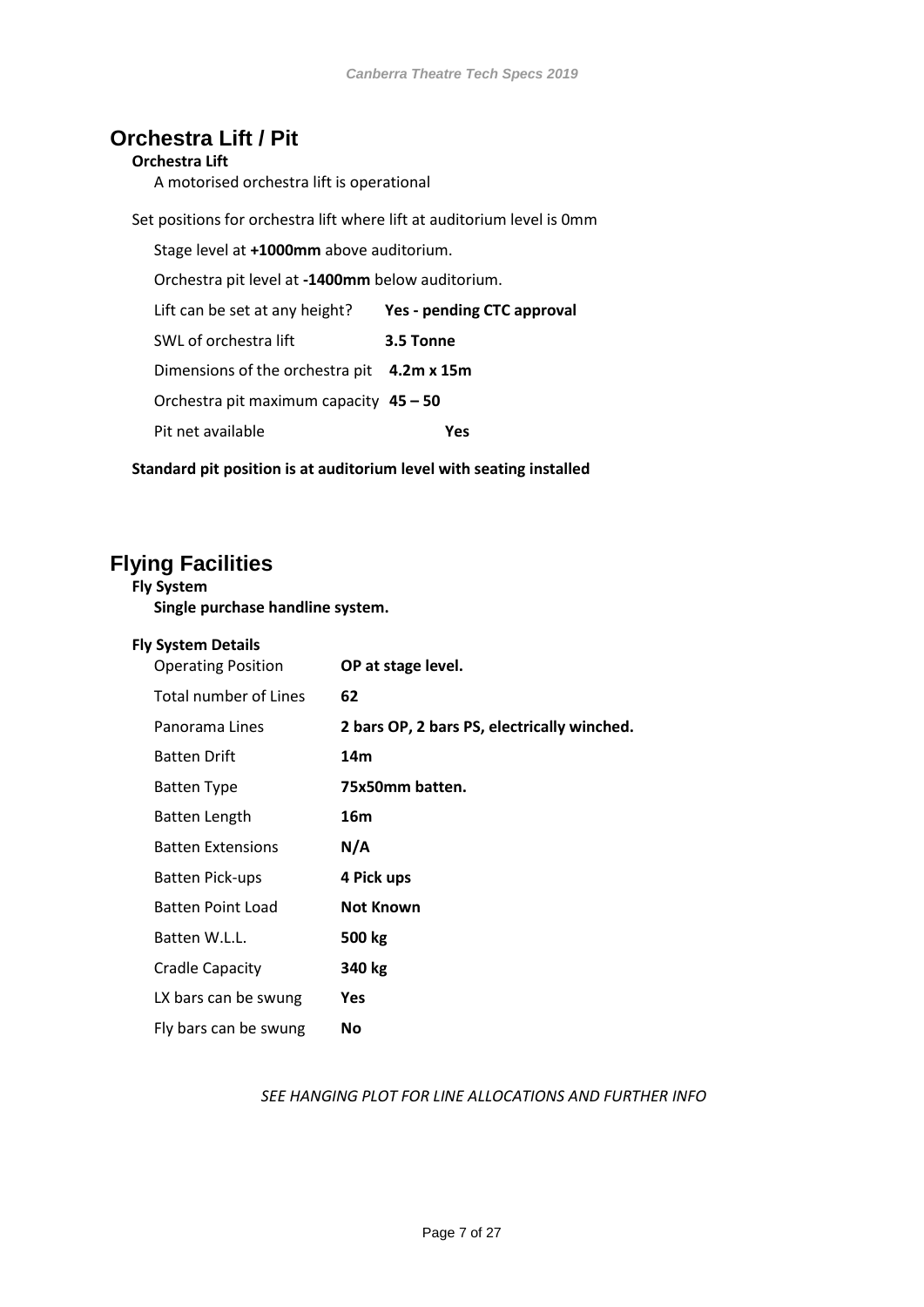## <span id="page-7-0"></span>**Hanging Plot**

SL: Setting Line as indicated previously

*Line Type: SP = Single purchase, DP = Double purchase, MW = Motor Winch, HW = Hand Winch, HL = Handline S.W.L. = Maximum capacity above bar weight*

|         | <b>Distance</b> | Line            |                            |                             | <b>Intended Use</b>                                  |
|---------|-----------------|-----------------|----------------------------|-----------------------------|------------------------------------------------------|
| Line #  | from SL         | <b>Type</b>     | S.W.L                      | <b>Venue Allocation</b>     | (hiring company use)                                 |
|         | $\mathbf 0$     |                 |                            |                             |                                                      |
| HC<br>1 | 220             | <b>MW</b><br>SP | 340kg                      | House Curtain<br>Pro Border |                                                      |
| 2       | 370             | SP              | $\boldsymbol{u}$           |                             |                                                      |
| 3       | 530             |                 | $\boldsymbol{u}$           | Pro Legs                    |                                                      |
|         |                 | <b>SP</b>       |                            |                             | Short batten to accommodate<br>platforms. 13m length |
| 4       | 700             | SP              | $\boldsymbol{\mathcal{U}}$ | LX <sub>1</sub>             | Short pipe to accommodate<br>platforms. 13m length   |
| 5       |                 |                 |                            |                             | Not available for use                                |
| 6       |                 |                 |                            |                             | Not available for use                                |
| 7       | 1150            | SP              | $\boldsymbol{u}$           |                             |                                                      |
| 8       | 1300            | <b>SP</b>       | $\boldsymbol{\mathcal{U}}$ |                             |                                                      |
| 9       | 1440            | SP              | $\boldsymbol{u}$           |                             |                                                      |
| 10      | 1600            | SP              | $\boldsymbol{\mathcal{U}}$ |                             |                                                      |
| 11      | 1750            | <b>SP</b>       | $\boldsymbol{u}$           |                             |                                                      |
| 12      | 1900            | SP              | $\boldsymbol{u}$           |                             |                                                      |
| 13      | 2050            | SP              | $\boldsymbol{u}$           |                             |                                                      |
| 14      | 2200            | <b>SP</b>       | $\boldsymbol{\mathcal{U}}$ |                             |                                                      |
| 15      | 2360            | SP              | $\boldsymbol{u}$           |                             |                                                      |
| 16      | 2500            | SP              | $\boldsymbol{\mathcal{U}}$ | Border                      |                                                      |
| 17      | 2650            | <b>SP</b>       | $\boldsymbol{\mathcal{U}}$ | Legs                        |                                                      |
| 18      | 2800            | SP              | $\boldsymbol{u}$           |                             |                                                      |
| 19      | 2950            | SP              | $\boldsymbol{\mathcal{U}}$ | LX <sub>2</sub>             |                                                      |
| 20      | 3120            | SP              | $\boldsymbol{u}$           |                             |                                                      |
| 21      | 3270            | SP              | $\boldsymbol{u}$           |                             |                                                      |
| 22      | 3420            | SP              | $\boldsymbol{u}$           |                             |                                                      |
| 23      | 3570            | SP              | $\boldsymbol{u}$           |                             |                                                      |
| 24      | 3730            | SP              | $\boldsymbol{u}$           |                             |                                                      |
| 25      | 3880            | SP              | $\boldsymbol{u}$           |                             |                                                      |
| 26      | 4050            | SP              | $\boldsymbol{\mathcal{U}}$ | Mid Tabs                    |                                                      |
| 27      | 4200            | <b>SP</b>       | $\boldsymbol{u}$           |                             |                                                      |
| 28      | 4350            | SP              | $\boldsymbol{u}$           | Border                      |                                                      |
| 29      | 4500            | SP              | $\boldsymbol{u}$           | Legs                        |                                                      |
| 30      | 4650            | SP              | $\boldsymbol{u}$           |                             |                                                      |
| 31      | 4800            | SP              | $\boldsymbol{u}$           | LX <sub>3</sub>             |                                                      |
| 32      | 4950            | SP              | $\boldsymbol{u}$           |                             |                                                      |
| 33      | 5100            | SP              | $\boldsymbol{u}$           |                             |                                                      |
| 34      | 5250            | SP              | $\boldsymbol{u}$           |                             |                                                      |
| 35      | 5450            | SP              | $\boldsymbol{u}$           |                             |                                                      |
| 36      | 5600            | SP              | $\boldsymbol{u}$           |                             |                                                      |
| 37      | 5750            | SP              | $\boldsymbol{\mathcal{U}}$ |                             |                                                      |
| 38      | 5900            | SP              | $\boldsymbol{u}$           | LX 3a rectangular batten    |                                                      |
| 39      | 6050            | SP              | $\boldsymbol{u}$           |                             |                                                      |
| 40      | 6200            | ${\sf SP}$      | $\boldsymbol{u}$           | Border                      |                                                      |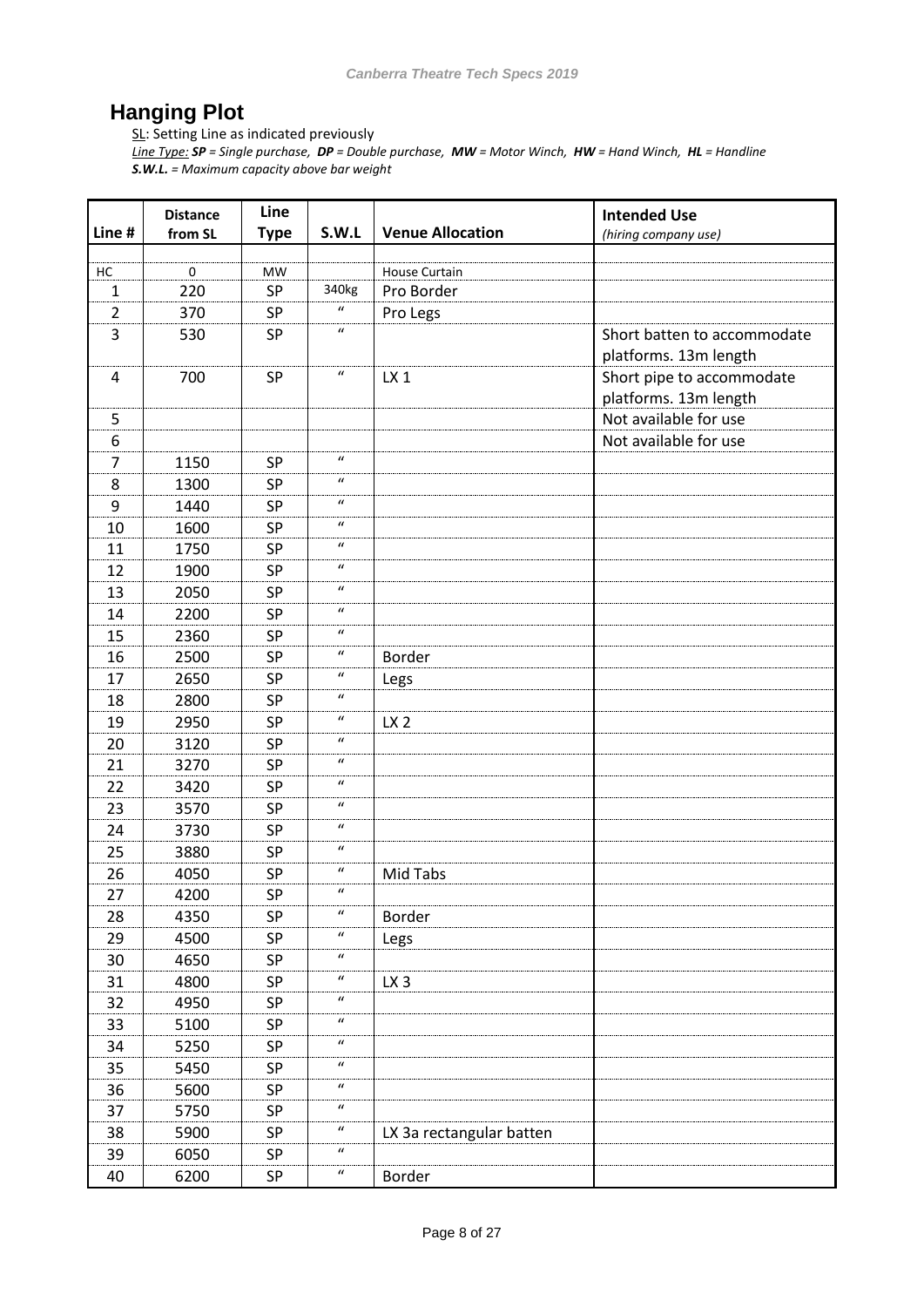| 41 | 6350  | SP        | $\boldsymbol{u}$ | Legs                     |  |
|----|-------|-----------|------------------|--------------------------|--|
| 42 | 6500  | SP        | $\boldsymbol{u}$ |                          |  |
| 43 | 6650  | <b>SP</b> | $\boldsymbol{u}$ | LX4                      |  |
| 44 | 6800  | SP        | $\boldsymbol{u}$ |                          |  |
| 45 | 6950  | <b>SP</b> | $\boldsymbol{u}$ |                          |  |
| 46 | 7100  | SP        | $\boldsymbol{u}$ |                          |  |
| 47 | 7250  | <b>SP</b> | $\boldsymbol{u}$ |                          |  |
| 48 | 7420  | SP        | $\boldsymbol{u}$ |                          |  |
| 49 | 7560  | SP        | $\boldsymbol{u}$ |                          |  |
| 50 | 7720  | <b>SP</b> | $\boldsymbol{u}$ | LX 4a rectangular batten |  |
| 51 | 7880  | SP        | $\boldsymbol{u}$ |                          |  |
| 52 | 8020  | <b>SP</b> | $\boldsymbol{u}$ | Border                   |  |
| 53 | 8180  | SP        | $\boldsymbol{u}$ | Legs                     |  |
| 54 | 8350  | <b>SP</b> | $\boldsymbol{u}$ |                          |  |
| 55 | 8550  | SP        | $\boldsymbol{u}$ | LX 5 Flood Bar           |  |
| 56 | 8800  | <b>SP</b> | $\boldsymbol{u}$ |                          |  |
| 57 | 8950  | SP        | $\boldsymbol{u}$ |                          |  |
| 58 | 9100  | SP        | $\boldsymbol{u}$ |                          |  |
| 59 | 9250  | <b>SP</b> | $\boldsymbol{u}$ |                          |  |
| 60 | 9400  | SP        | $\boldsymbol{u}$ | LX 5a rectangular batten |  |
| 61 | 9600  | <b>SP</b> | $\boldsymbol{u}$ |                          |  |
| 62 | 9800  | SP        | $\boldsymbol{u}$ | Smother                  |  |
| 63 | 10000 | SP        | $\boldsymbol{u}$ |                          |  |
| 64 | 10200 | SP        | $\boldsymbol{u}$ | Cyclorama                |  |

#### **Drapery**

| *Type                | <b>Material</b> | Colour       | Width           | Height           | Quantity |
|----------------------|-----------------|--------------|-----------------|------------------|----------|
| <b>House Curtain</b> | Velour          | Blue/Grey    | 18m             | 6.9m             |          |
| <b>Borders</b>       | Flat Wool       | <b>Black</b> | 16m             | 3m               | .5       |
| Legs                 | Flat Wool       | <b>Black</b> | 4m              | 7.3m             | 5        |
| Tabs                 | Flat Wool       | <b>Black</b> | 16m             | 7m               | າ        |
| Smother              | Flat Wool       | <b>Black</b> | 16m             | 7m               |          |
| Cyclorama            | Plastic         | Cream white  | 16.5m           | 8.2 <sub>m</sub> |          |
| Scrim                | Sharks tooth    | <b>Black</b> | 16m             | 6.7 <sub>m</sub> |          |
| Scrim                | Sharks tooth    | White        | 16m             | 6.7 <sub>m</sub> |          |
| Panorama Tabs        | Flat Wool       | <b>Black</b> | 10 <sub>m</sub> | 10 <sub>m</sub>  |          |

## <span id="page-8-0"></span>**Access Equipment**

## **Elevated Work Platform**

**Genie GS-1932**, operator driven. Maximum reach is 5.8m **Upright UL-40**, push around vertical lift. Maximum reach is 12m

#### **EWP Restrictions**

Outriggers must be used on the Uprights UL-40, and one staff member must be located at the base whilst in use.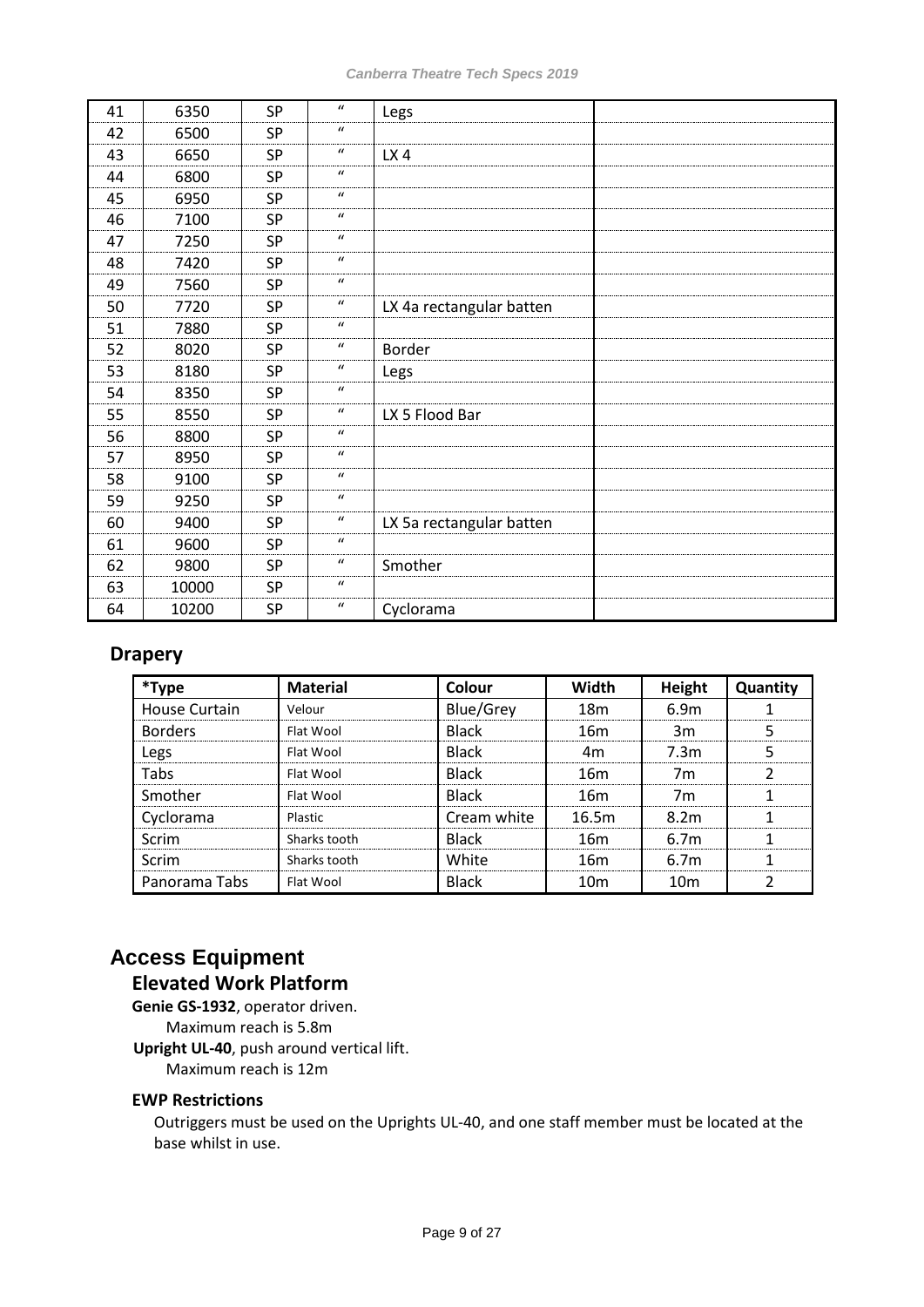#### **Ladders**

- 1 x 0.9m aluminium stepladders
- 1 x 1.8m aluminium stepladders
- 1 x 1.8m fibreglass stepladder
- 1 x 3m aluminium stepladder

1 x 4.51m x 7.87m aluminium extension ladder.

#### **Staging Units**

30 timber rostra with metal scissor action adjustable legs. 1000 x 2000 with height adjustable in 200mm increments. (i.e., 200mm, 400mm, 600mm, 800mm, 1000mm)

## <span id="page-9-0"></span>**Lifting Equipment**

4 x 1tonne chain motors and control shared between both venues. There is an additional charge for these items, please contact Head Mechanist for pricing and availability.

## <span id="page-9-1"></span>**Stage Covers**

| Style             | Tarkett: Harlequin 'Cascade' |
|-------------------|------------------------------|
| <b>Dimensions</b> | 6 rolls of $2m \times 15m$   |
| Colour            | <b>Black</b>                 |

#### **Stage Traps**

N/A

## **Safety Curtain**

| Safety Curtain installed                                               | Yes          |
|------------------------------------------------------------------------|--------------|
| Safety Curtain must be unobstructed at all times                       | Yes          |
| <b>Thickness of Fire Curtain</b>                                       | <b>200mm</b> |
| Distance from setting line                                             | 300mm DS     |
| <b>Note:</b> Measurement is to the downstage edge of the Fire Curtain. |              |

#### **Additional Requirements**

Curtain must remain in the down position whilst venue not in use.

## <span id="page-9-2"></span>**Loading Dock**

#### **Access**

**Truck access via back laneway. Entry to this laneway is via the Northern car park at the rear of the Canberra Playhouse (Theatre Lane).** 

| Loading Dock Height | <b>Street level</b> |
|---------------------|---------------------|
| Door Dimensions     | 4.5m High           |
|                     | 4.0m Wide           |

#### **Restrictions / Obstructions**

**Unloading/loading ramp required. Ramp required if equipment cannot be unloaded with a forklift.**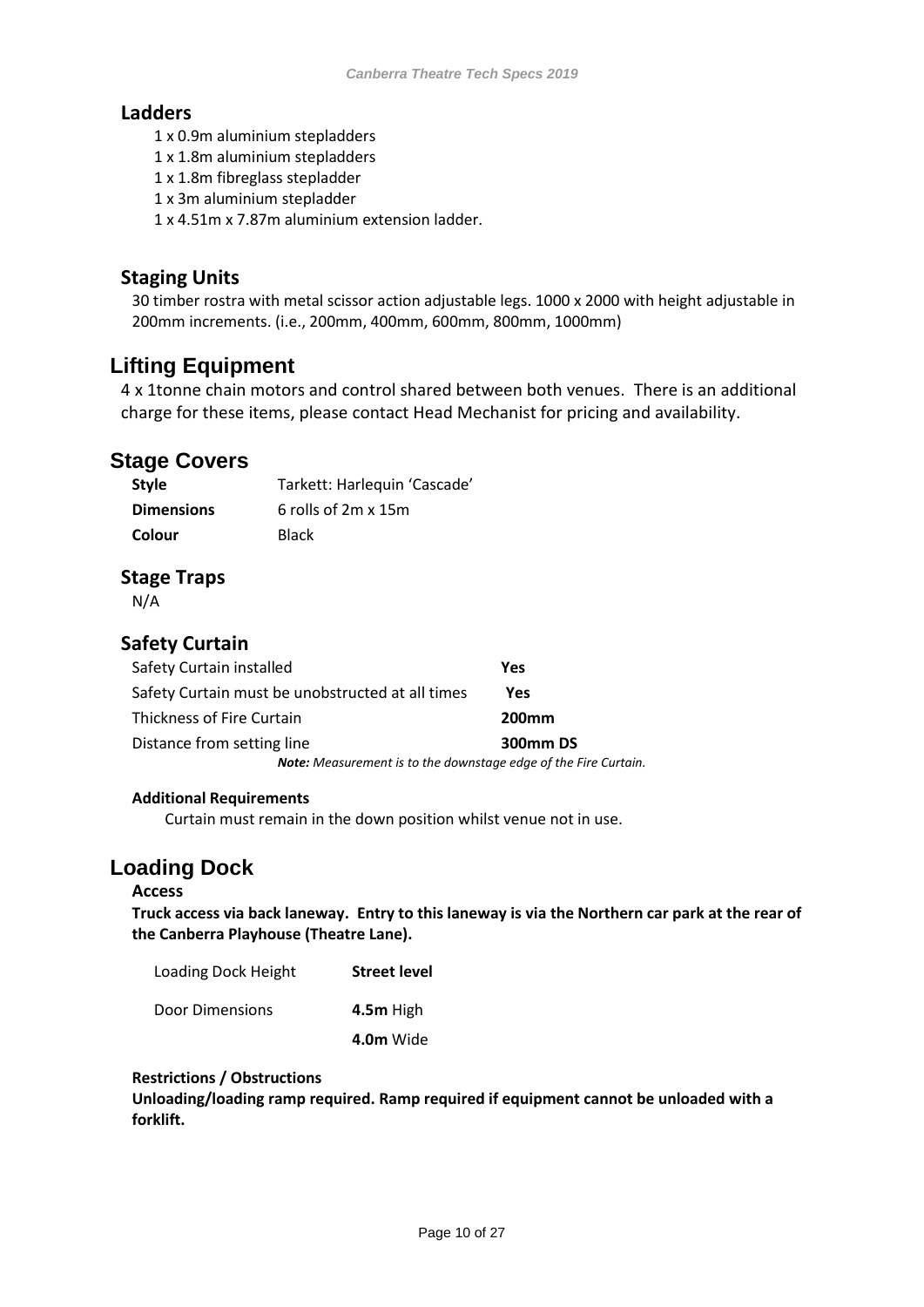## <span id="page-10-0"></span>**Additional Rigging Notes**

Rigging points O.P. and P.S. of orchestra LX bar 500kgs W.L.L.

For further information regarding the weight loading for rigging points over the stage and auditorium, please do not hesitate to contact the Head Mechanist.

The Head Mechanist is only too pleased to answer any questions with regards to rigging.

## <span id="page-10-1"></span>**Staging Notes**

All flown items must be rigged with rated equipment and is subject to approval by a venue representative.

There is limited rigging gear available in house. Including lifting straps, FSWR lines, shackles and some pulleys.

Forklift and licensed operator available onsite.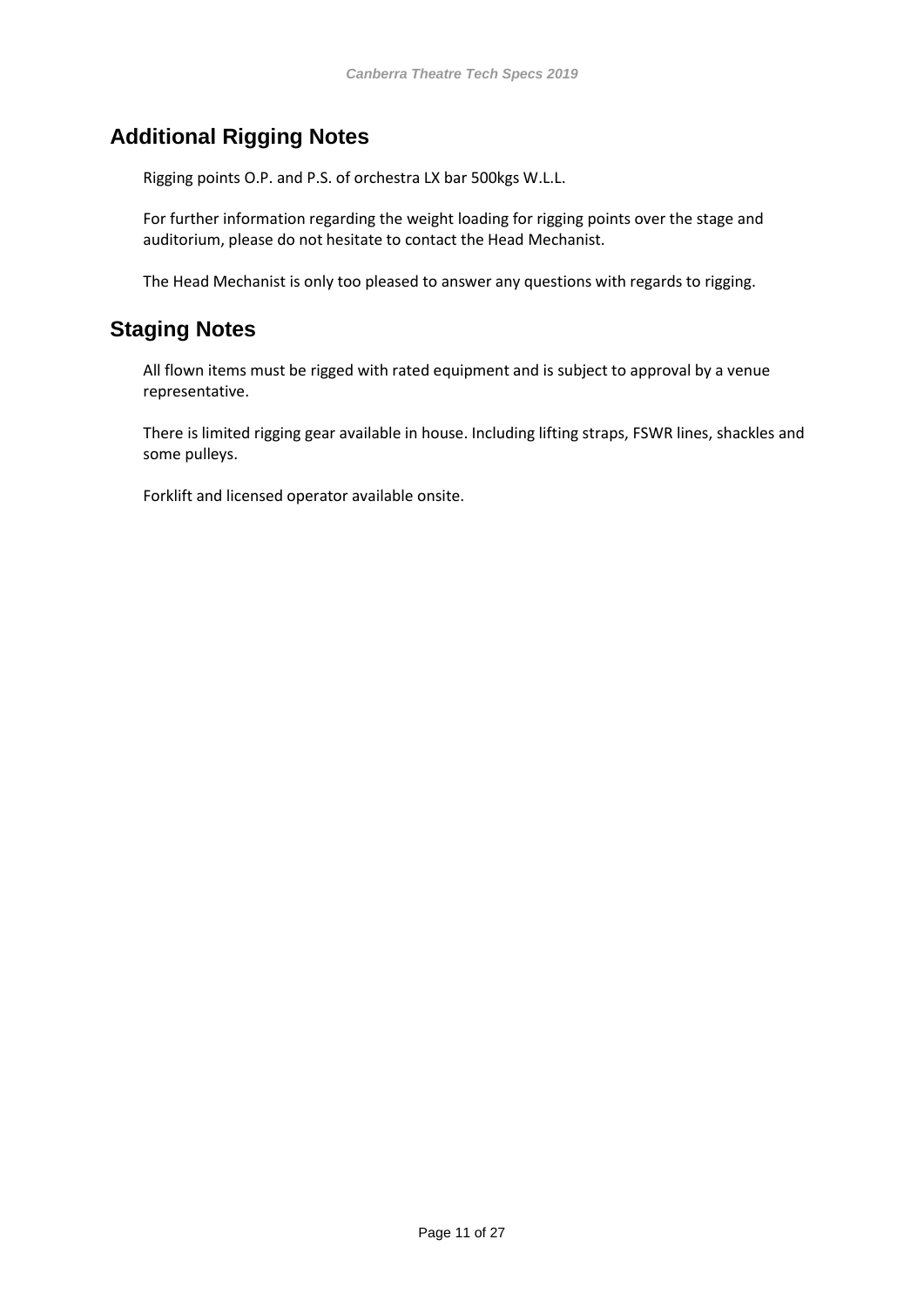## <span id="page-11-0"></span>**LIGHTING**

## <span id="page-11-1"></span>**Positions**

Stage LX Bars **All Stage LX bars except for LX 1 can be swung LX1 Usable bar width 12m All other LX bars usable bar width 13m**

#### **See hanging plot for standard LX bar locations**

#### **FOH Orchestra Bar**

| Setting Line to lighting bar | 3.8m @ centre, curved to 2.5m at each end |
|------------------------------|-------------------------------------------|
| Usable bar width             | 16m                                       |

#### **FOH Concert Bar**

| Setting Line to lighting bar | 10.5 <sub>m</sub> |
|------------------------------|-------------------|
| Height above Stage           | 8.5m              |
| Usable bar width             | 5.4m              |

#### **FOH Bridge #1**

| Setting Line to lighting bar | 15.0m |
|------------------------------|-------|
| Height above Stage           | 9m    |
| Usable bar width             | 18.6m |

#### **FOH Box Booms (PS & OP)**

| Setting Line to FOH Box  | 6.5 |
|--------------------------|-----|
| Maximum lanterns per box | 8   |

6.5m *(Distances are to the highest downstage point of boom or perch.)* 

#### **See Venue Plans for further information**

## <span id="page-11-2"></span>**Control**

| <b>Available Positions</b>        | Control Room, Auditorium, Stage           |
|-----------------------------------|-------------------------------------------|
| Lighting console                  | <b>ETC Gio 8k</b>                         |
| <b>Output Parameters</b>          | 8192 (full spec at www.etcconnect.com)    |
| LD Monitor                        | <b>Multi screen LD interface</b>          |
| Signal output                     | DMX 512 (as standard), ArtNet, ETCNet3    |
| Signal distribution               | <b>Ethernet Spine, PathPort DMX nodes</b> |
| Wireless Remote riggers available | Yes                                       |

#### **Other consoles available on request:**

1 x Martin M1 HD 1 x ETC Ion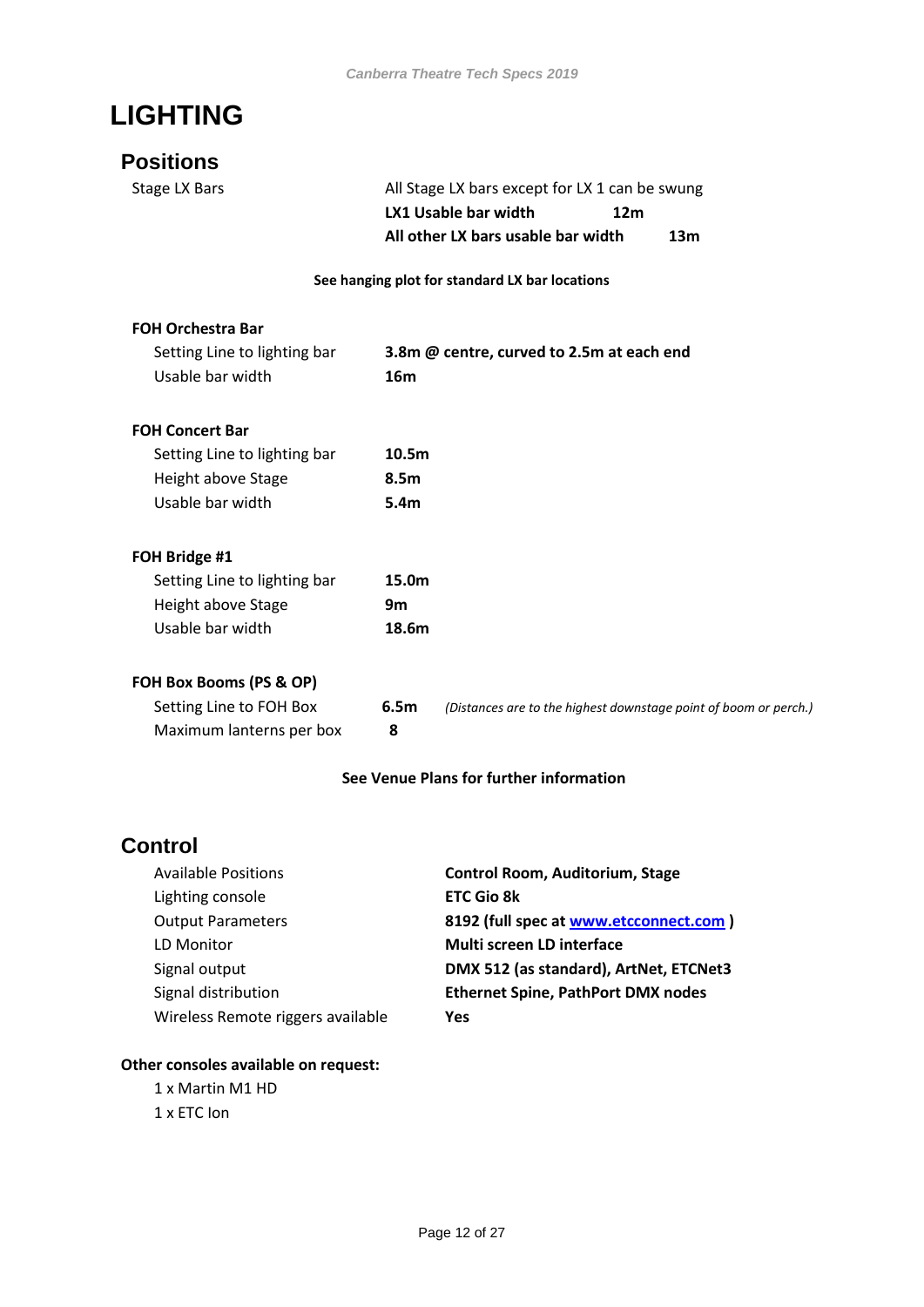## <span id="page-12-0"></span>**Dimmer Systems**

| Total Dimmers                    | 373                                 |
|----------------------------------|-------------------------------------|
| 2.5Kw Dimmer Racks               | <b>State Automation SPC/APC/VST</b> |
| Total dimmers @ 2.5kw per dimmer | 333                                 |
| <b>5Kw Dimmer Racks</b>          | <b>State Automation APC</b>         |
| Total dimmers @ 5kw per dimmer   | 40                                  |

#### **Dimmer Locations**

Dimmer outlets are distributed throughout the venue. Patch distribution plan available on request.

Several DMX controlled relay modules are available. These may be installed in any location within the dimmer system.

## <span id="page-12-1"></span>**House Lights**

| Independent control | Yes. With adjustable fade time.                              |
|---------------------|--------------------------------------------------------------|
| Control positions   | <b>Control Room, Prompt Corner, Auditorium Mix Position.</b> |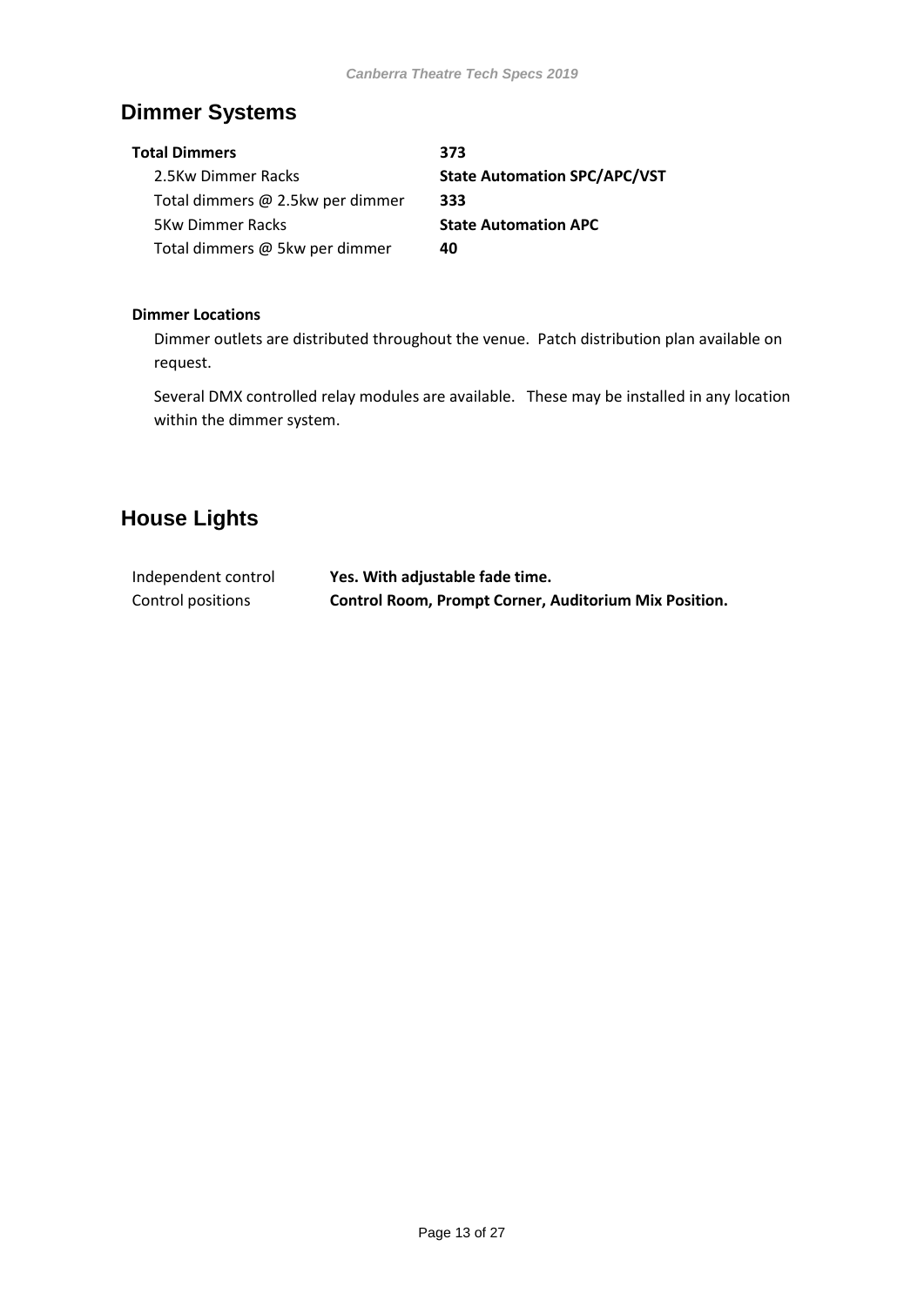## <span id="page-13-0"></span>**Stage Luminaires**

## **Profiles**

| <b>Make</b> | Model       | Angle    | <b>Detail / Accessories</b>      | Watt | <b>Numbers</b> | <b>Totals</b> |
|-------------|-------------|----------|----------------------------------|------|----------------|---------------|
| <b>ETC</b>  | Source 4    | 10       | Rigged FOH bridge 4              | 750  | 6              | 6             |
| <b>ETC</b>  | Source 4    | 19       | Rigged FOH Bridge 3 to give a 4  | 750  | 24             | 40            |
|             |             |          | colour wash                      |      |                |               |
| <b>ETC</b>  | Source 4    | 19       | Rigged FOH Bridge 1 as specials  | 750  | 6              |               |
|             |             |          | with irises                      |      |                |               |
| <b>ETC</b>  | Source 4    | 19       | Store                            | 750  | 10             |               |
| <b>ETC</b>  | Source 4    | 15/30    | Rigged FOH Box Booms to give a   | 750  | 16             | 35            |
|             |             |          | 4 colour wash                    |      |                |               |
| <b>ETC</b>  | Source 4    | 15/30    | Store                            | 750  | 19             |               |
| <b>ETC</b>  | Source 4    | 26,36,50 | Shared between venues. Contact   | 750  | 40             | 40            |
|             |             |          | HLX for availability.            |      | Ea             | Ea            |
| Selecon     | SPX Zoom    | 15/35    | Rigged FOH Bridge 3 specials     | 800  | 6              | 40            |
| Selecon     | SPX Zoom    | 15/35    | Rigged FOH Bridge 2 specials     | 800  | 8              |               |
| Selecon     | SPX Zoom    | 15/35    | Rigged 4 on each Stage LX bar    | 800  | 16             |               |
|             |             |          | specials                         |      |                |               |
| Selecon     | SPX Zoom    | 15/35    | <b>Store</b>                     | 800  | 10             |               |
| <b>ETC</b>  | Source 4 Jr | 25/50    | 6 on each stage perch and flown  | 575  | 60             | 80            |
|             | Zoom        |          | side ladders                     |      |                |               |
| <b>ETC</b>  | Source 4 Jr | 25/50    | 4 on each LX bar incl. Orchestra | 575  | 20             |               |
|             | Zoom        |          | Bar (Break up gobo wash)         |      |                |               |

### **Fresnels**

| <b>Make</b> | Model | <b>Detail / Accessories</b>                  | Watt | <b>Numbers</b> | <b>Totals</b> |
|-------------|-------|----------------------------------------------|------|----------------|---------------|
| Selecon     | Rama  | Rigged Orchestra bar to give a 5 colour wash | 1000 | 20             | 60            |
|             |       | incl. $o/w$                                  |      |                |               |
| Selecon     | Rama  | Rigged 5 on each LX bar for an o/w wash      | 1000 | 20             |               |
| Selecon     | Rama  | Store                                        | 1000 | 20             |               |
| Selecon     | Arena | Rigged 8 on each LX bar to give a 4 colour   | 2000 | 32             | 40            |
|             |       | wash (High side cross)                       |      |                |               |
| Selecon     | Arena | Store                                        | 2000 | 8              |               |
|             |       | Barn doors available for all the above.      |      |                |               |

## **PCs**

| <b>Make</b> | Model | Detail / Accessories                    | Watt | <b>Numbers</b> | <b>Totals</b> |
|-------------|-------|-----------------------------------------|------|----------------|---------------|
| Selecon     | Rama  | Store                                   | 1000 | 20             | 20            |
|             |       | Barn doors available for all the above. |      |                |               |

## **Par Cans**

| <b>Make</b> | Model         | Angle | <b>Detail</b><br><b>Accessories</b> | Watt | Total |
|-------------|---------------|-------|-------------------------------------|------|-------|
| Generic     | <b>PAR 64</b> | MFL   | 240V                                | 1000 | 24    |

## **CYC Wash**

| <b>Make</b> | Model          | <b>Detail / Accessories</b> | Watt | <b>Numbers</b> | <b>Total</b> |
|-------------|----------------|-----------------------------|------|----------------|--------------|
| Altman      | Spectra CYC200 | LED RGBA 10 channel         | 480  | 7              | 20           |
|             |                | Flood Bar (line 55)         |      |                |              |
| Altman      | Spectra CYC200 | LED RGBA 10 channel         | 480  |                |              |
|             |                | Ground Row                  |      |                |              |
| Altman      | Spectra CYC200 | Store                       | 480  | 6              |              |
| lanaro      | Pallas 4 cell  | Store                       | 750  | 16             | 16           |
| Selecon     | Cyc 4 cell     | Store                       | 800  | 10             | 10           |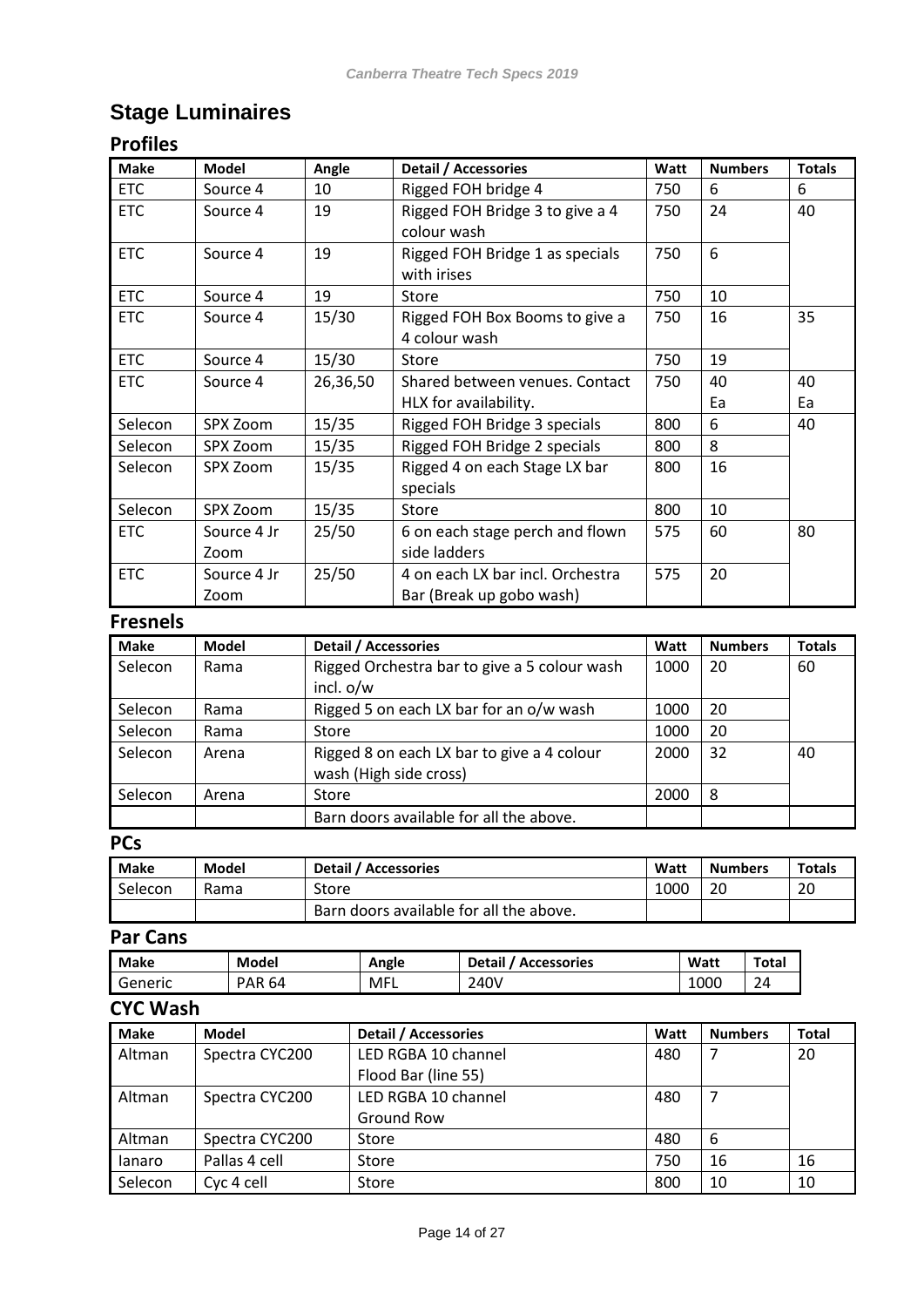## <span id="page-14-0"></span>**Followspots**

| <b>Make</b>   | Model     | Angle | Detail / Accessories              | Watt | <b>Total</b> |
|---------------|-----------|-------|-----------------------------------|------|--------------|
| Selecon       | Performer | 5/9   | 6 colour magazine                 | 1200 |              |
| Robert Juliat | Aramis    | 4.5/8 | 6 colour magazine + $CTO +$ Frost | 2500 |              |
|               |           |       | Mechanical dimmer                 |      |              |

## **Additional Lighting**

| <b>Item</b>         | <b>Make</b> | Model             | <b>Detail / Accessories</b> | Watt       | <b>Total</b> |
|---------------------|-------------|-------------------|-----------------------------|------------|--------------|
| Intelligent         | Robe        | Robin 800 wash    | Shared between venues       | LED        | 16           |
| luminaires          |             |                   |                             | 700        |              |
|                     | Robe        | DL4X spot         | Shared between venues       | LED        | 8            |
|                     |             |                   |                             | 700        |              |
| 2 way LED Molefay   | ShowPro     | <b>Blinder II</b> | Shared between venues       | <b>LED</b> | 4            |
|                     |             |                   |                             | 156        |              |
| 4 way LED Molefay   | ShowPro     | X-Blinder         | Shared between venues       | <b>LED</b> | 4            |
|                     |             |                   |                             | 300        |              |
| <b>RGBW LED Par</b> | Martin      | <b>Rush Par 2</b> | Shared between venues       | <b>LED</b> | 22           |
|                     |             |                   |                             | 152        |              |

## <span id="page-14-1"></span>**Patching**

| Location                | Quantity     | <b>Numbering</b> | <b>Detail / Accessories</b>                  |
|-------------------------|--------------|------------------|----------------------------------------------|
| Rear FOH                |              |                  | CCT bar 8 circuits to Concert Bar Patch      |
| PS FOH Bridge 1         |              |                  | CCT bar 12 circuits to Concert Bar Patch     |
| CS FOH Bridge 1         |              |                  | CCT bar 12 circuits to Concert Bar Patch     |
| OP FOH Bridge 1         |              |                  | CCT bar 12 circuits to Concert Bar Patch     |
| CS Concert bar          | 43           | $1 - 43$         | CCT bar 16 circuits to Concert Bar Patch     |
| <b>CS FOH Orchestra</b> | 18           | $44 - 61$        | CCT bar 40 circuits to Orchestra Bar Patch   |
| bar                     |              |                  |                                              |
| PS FOH Box boom         | 8            | $62 - 69$        |                                              |
| OP FOH Box boom         | 8            | $70 - 77$        |                                              |
| <b>PS Pit Wall</b>      | $\mathbf{1}$ | 78 - 84          |                                              |
| OP Pit Wall             | $\mathbf{1}$ | 85               |                                              |
| PS Fly Floor            |              | $86 - 229$       | Flown Spot bars numbered from D/S            |
|                         |              |                  | 222 - 229 20Amp sockets                      |
|                         |              |                  | 1 x 20Amp hot power US                       |
| PS Lighting Bridge      | 20           | 230-249          | 230 - 237 paired with Perch bar on tormentor |
| PS DS above floor       | 4            | $250 - 253$      | Situated low to the stage floor (not a well) |
| OP Lighting bridge      | 20           | $254 - 273$      | 254 - 261 paired with Perch bar on tormentor |
| OP DS above floor       | 4            | $274 - 277$      | Situated low to the stage floor (not a well) |
| OP fly floor US         | 10           | $278 - 287$      |                                              |
| US OP wall              | 6            | 288 - 293        |                                              |
| PS Stage Floor Wells    | 30           | 294 - 323        | $5$ wells $-6$ per well                      |
| OP Stage Floor Wells    | 30           | 324 - 353        | 5 wells - 6 per well                         |
| US PS Stage Well        | 4            | $354 - 357$      | 20 Amp sockets -1 x 20Amp hot power          |
| US OP Stage Well        | 4            | $358 - 361$      | 20 Amp sockets - 1 x 20Amp hot power         |
| US PS Fly floor         | 8            | 362 - 369        | 4 x 10 Amp sockets per dimmer                |
|                         |              |                  | 6m above stage level                         |
| Rear wall               | 4            | $369 - 373$      | 20 Amp sockets                               |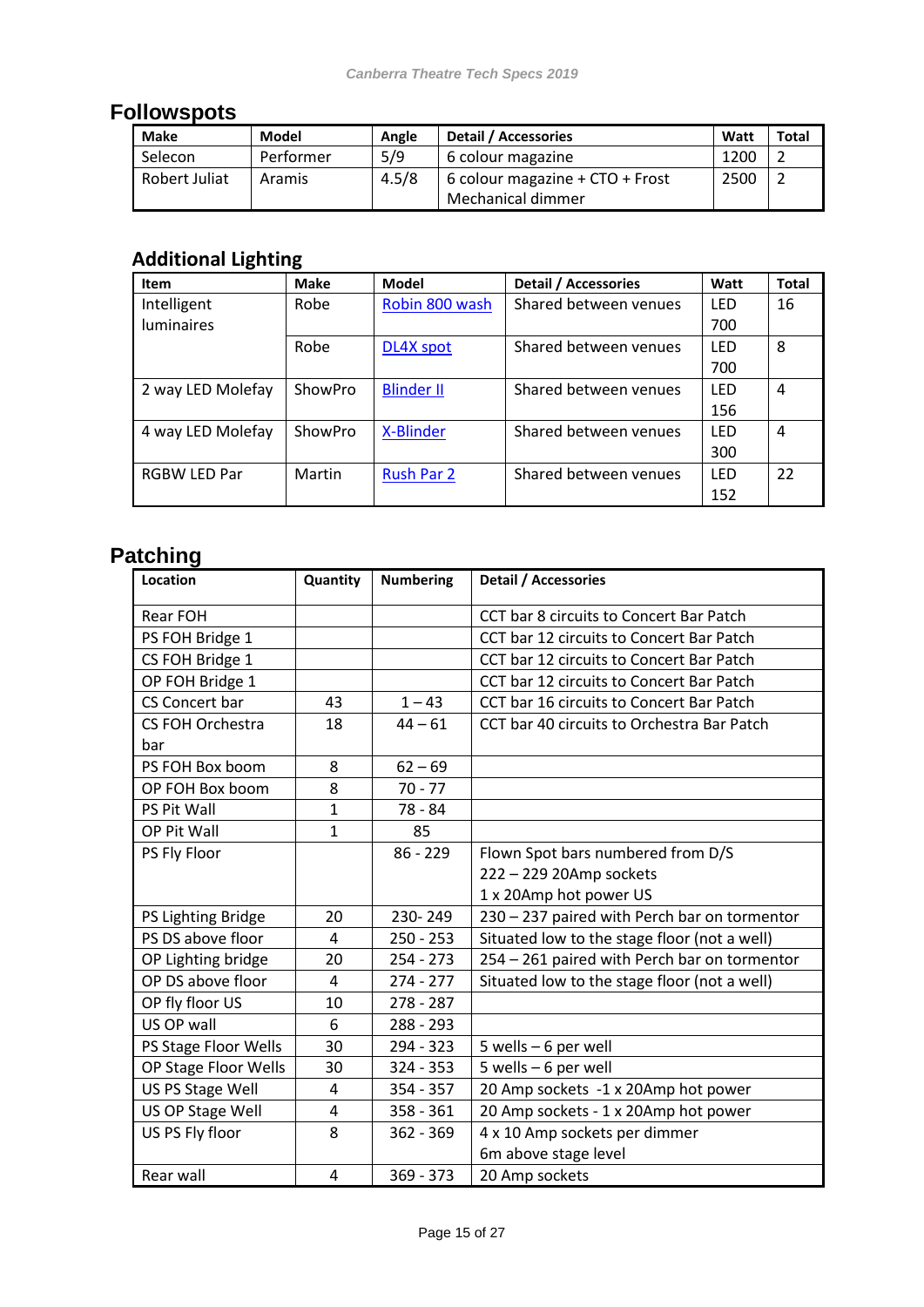#### <span id="page-15-0"></span>**Power**

#### **3 Phase Outlets**

3 x 40 amp 3phase outlets DS PS (8m from acting area)

3 x 40 amp 3phase outlets US OP (5m from acting area)

2 x 40 amp 3phase outlets US OP Basement (10m from Orchestra Pit)

2 x 40 amp 3phase outlets PS fly floor (6m above stage level)

#### **Power Lock**

100 amp 3 phase supply available on PS Fitted with Power Lock sockets (other wiring formats require licensed electrician to wire in)

250 amp 3 phase supply available on OP Fitted with Power Lock sockets (other wiring formats require licensed electrician to wire in)

## <span id="page-15-1"></span>**Cabling**

240v Extension Cable

100 x 10m 50 x 7m 50 x 5m

Looms 10 x 4-way at 15m

3 phase Extensions

4 x 20m Shared between venues.

## <span id="page-15-2"></span>**Atmospherics**

1 x MDG ATMe haze machine **DMX and stand-alone function available** 1 x Rosco 1600 fog machine \* **DMX and stand-alone function available** 2 x Martin Jem Compact Hazer Pro \* **DMX and stand-alone function available**

*Please note there is an additional hire charge associated with these products. Please contact the Head of Lighting for more information*

*\*These products are shared between venues. Please check with Head of Lighting for availability*

## <span id="page-15-3"></span>**Lighting Notes**

- FOH standard rig gives an excellent front 4-colour wash
- 10 x 2m five rung wheeled floor ladders available (1 lantern per rung)
- The ladders are extendable to 4m with attachable pipe.
- On stage spot bars have 24 circuits each and are generally 13m in length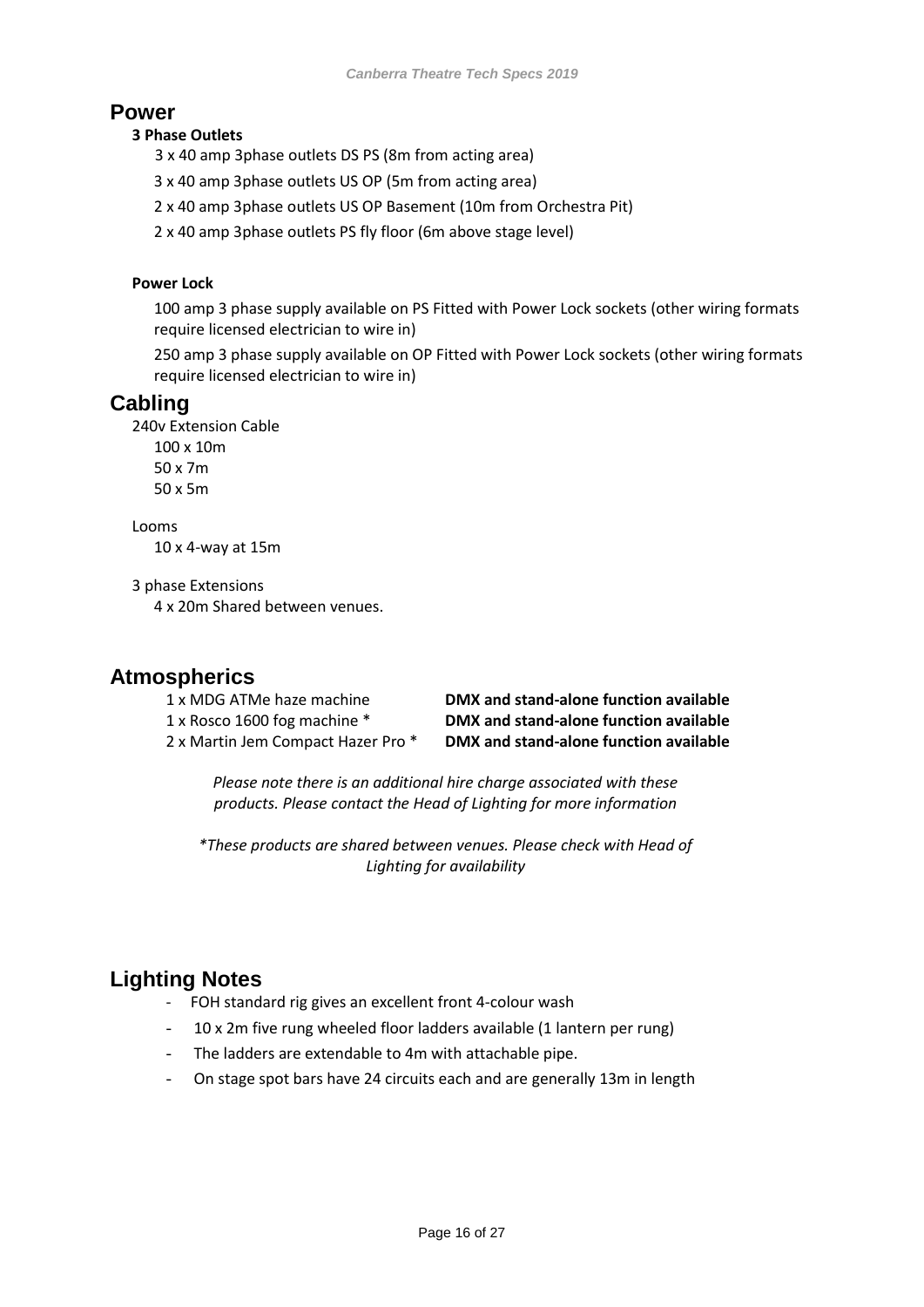## <span id="page-16-0"></span>**AUDIO**

## <span id="page-16-1"></span>**Control Points**

| Control Room           | Yes     |      |                  |
|------------------------|---------|------|------------------|
| Location Detail        | Bio box |      | $2.5m \times 2m$ |
| Tie Lines to stage Yes |         | x 20 |                  |
|                        |         |      |                  |

| Auditorium             | Yes             |
|------------------------|-----------------|
| <b>Location Detail</b> | Centre mid rear |

#### **Default hold**

Seats X, Y 16-27, W 20-27 and ZA 16-26. Row W is held for to accommodate console overhang. Row ZA is held if sightlines are impaired over the console

**6m x 1.7m** (X&Y 16-27). **Total 43 seats**

#### **Typical hold**

Seats X, Y 20-27 and ZA 21-24. Row ZA is held if sightlines are impaired over the console.

**4m x 1.7m** (X&Y 20-27). **Total 16-20 seats**

#### **Sound hold Connections to prompt corner.**

- **36** x analogue male XLR inputs from prompt corner.
- **16** x analogue female XLR feeds to prompt corner.
- **4** channels of coms connections to SM console.
- **6** lines of cat 6A to prompt corner.
- **4** lines of rg56 suitable for SDI, MADI and AVID connections to prompt corner.

#### **Cross stage Audio patch Prompt to OP corner.**

- **20** x XLR line 16 male and 4 female at prompt end.
- **2** x cat 6A lines.
- **2** x SDI/MADI lines.

#### **Up stage Audio patch Prompt to back stage centre.**

- **4** x cat 6A lines.
- **2** x SDI/MADI lines.
- **2** x analogue XLR lines.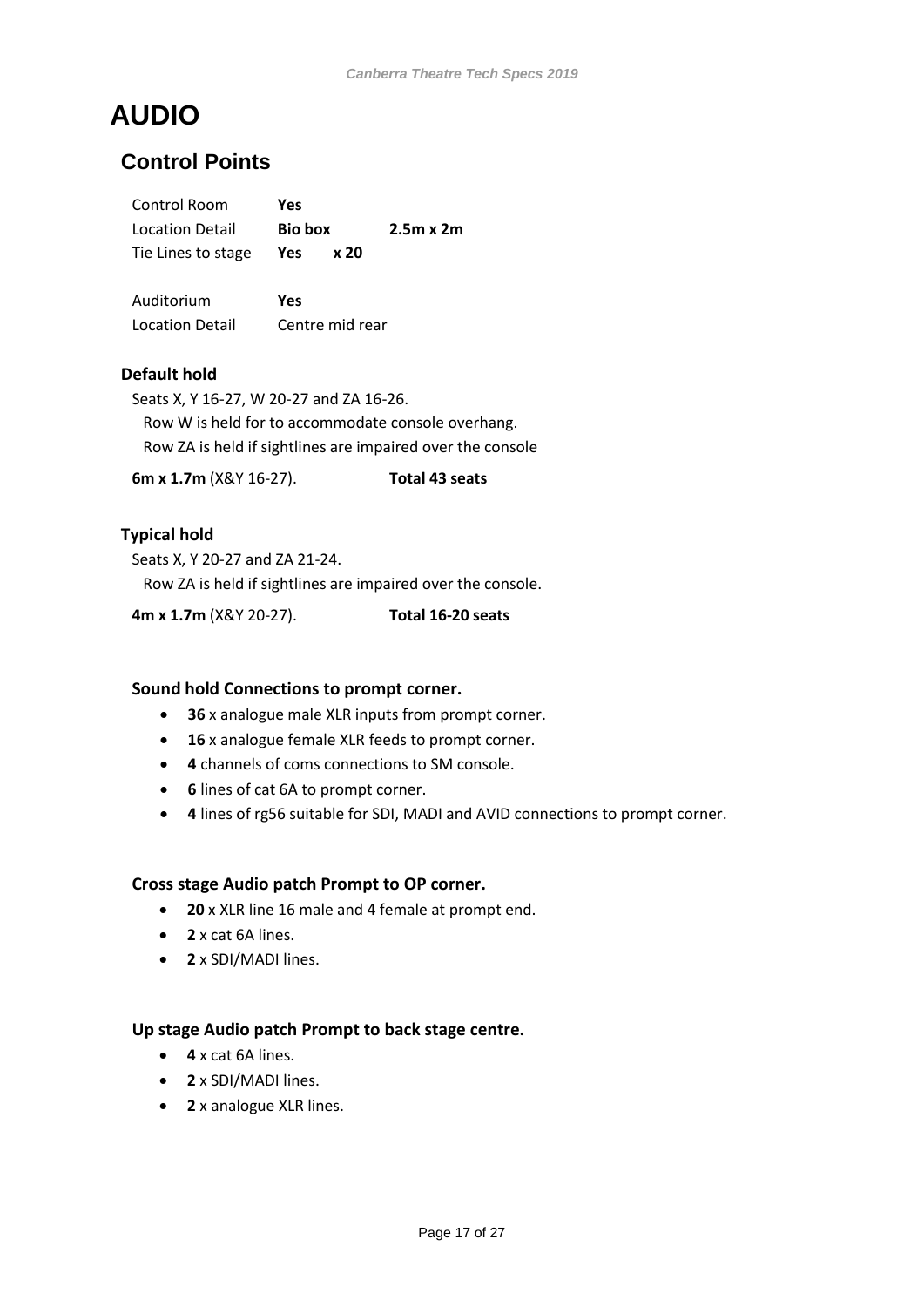#### <span id="page-17-0"></span>**Stage system**

**Cable**

- **1** x ARX 32 channel 4 way XLR split with fanout for FOH and monitor consoles.
- **2** x 30 meter Canare microphone cable.
- **15** x 10 meter Canare microphone cable.
- **25** x 7.5 meter Canare microphone cable.
- **15** x 5 meter Canare microphone cable.
- **2** x 10 meter 6way drum looms.
- **10** x 10 meter 240V cable.
- **10** x 240v power boards.
- **10** x power signal cables for Meyer UM1p wedges.

#### **Multicore hard wired stage drops**

- 1 x 20m (8 XLR Male Tail to 8 XLR Female Stage Box)
- 1 x 20m (12 XLR Male Tail to 12 XLR Female Stage Box)
- 1 x 30m (8 XLR Male Tail to 8 XLR Female Stage Box)
- 1 x 30m (12 XLR Male Tail to 12 XLR Female Stage Box)
- 1 x 15m (4 XLR Female Tail + Single Phase 240V to 4 XLR Male Stage Box + 4 Linked Single Phase 240V Outlets)
- 1 x 30m (4 XLR Female Tail + Single Phase 240V to 4 XLR Male Stage Box + 4 Linked Single Phase 240V Outlets)

## <span id="page-17-1"></span>**Digital Audio Consoles**

**[DiGiCo consoles](DiGiCo%20consoles).** See<http://www.digico.biz/>

**DiGiCo SD8 (Stealth Core 2, software version 9.0.929) [+ Madirack](http://www.digico.biz/docs/products/MaDiRack.shtml) (48 Inputs + 16 Outputs) DiGiCo SD9 (Stealth Core 2, software version 10.2.1069) + [D-Rack](http://www.digico.biz/docs/products/D-Rack.shtml) (32 Inputs + 8 Outputs)** 

**DiGiCo SD11 (Stealth Core 2, software version 10.2.1069) + [D-Rack](http://www.digico.biz/docs/products/D-Rack.shtml) (32 Inputs + 8 Outputs)**

#### **[Yamaha consoles.](http://www.yamahaproaudio.com/global/en/products/mixers/)**

Se[e http://www.yamahaproaudio.com/global/en/products/mixers/](http://www.yamahaproaudio.com/global/en/products/mixers/)

**Yamaha M7CL-32 Yamaha DM1000**

**Note: Mixing consoles are shared across venues, please check on availability.**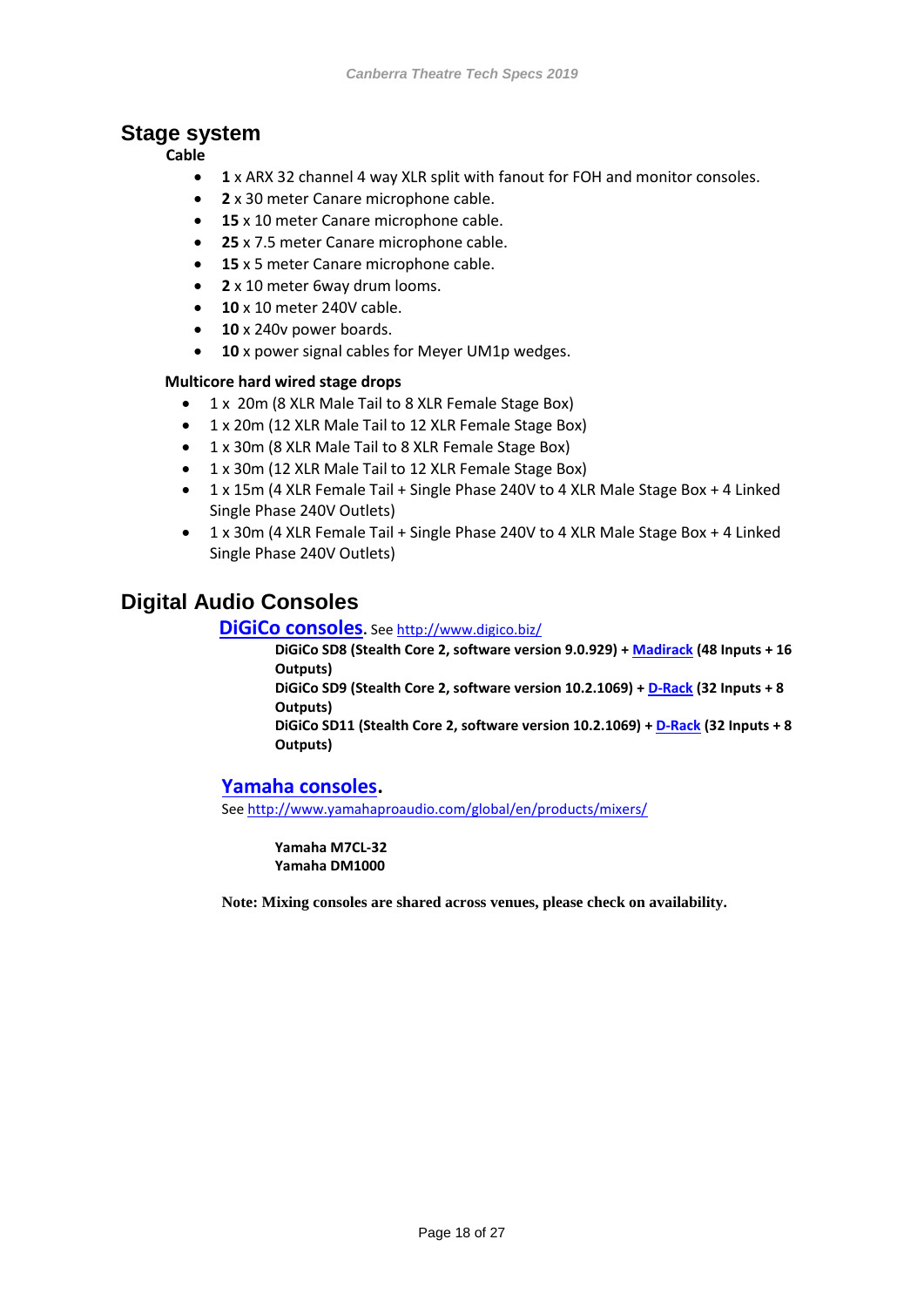## **Playback**

| Item                | Make  | Model           | <b>Detail</b>                   | <b>Total</b> |
|---------------------|-------|-----------------|---------------------------------|--------------|
| CD player           | Denon | DN-C680         | Single CD player                |              |
| MD player           | Denon | DN-M1050R       | Single Minidisc player/recorder |              |
| File player         | Denon | <b>DN-F650R</b> | USB/SD wav/mp3 recorder/player  |              |
| USB DI              | ARX   |                 | Computer USB audio streaming    |              |
| Macbook pro Qlab2/3 | Apple |                 |                                 |              |

## **Accessories**

| Item              | Model      | <b>Detail / Accessories</b> | Tota |
|-------------------|------------|-----------------------------|------|
| Microphone stands | Round base | Straight                    |      |
| Microphone stands | Tri base   | Boom arm tall               | 24   |
| Microphone stands | Tri base   | Boom arm short              | 16   |

## **Speaker Patching**

| Location                  | Quantity | <b>Numbering</b> | <b>Detail</b>              |
|---------------------------|----------|------------------|----------------------------|
| Redundant speaker         |          |                  |                            |
| patching available on XLR |          | NA               | PC to various stage points |

## <span id="page-18-0"></span>**Theatre Microphones Kit**

| <b>Make</b> | <b>Model</b>    | Detail / Accessories | <b>Use</b>       | <b>Total</b>   |
|-------------|-----------------|----------------------|------------------|----------------|
| Shure       | BetaSM87A       | Clips                | Vocals           | 4              |
| Shure       | BetaSM58A       | Clips                | Vocals           | 8              |
| Shure       | BetaSM57A       | Clips                | Instruments      | $\mathbf{1}$   |
| Shure       | <b>SM58</b>     | Switched             | Shout/Announce   | $\mathbf{1}$   |
| Shure       | <b>SM57</b>     | Clips                | Instruments      | 4              |
| Shure       | <b>B91</b>      | all                  | Percussion       | 1              |
| Shure       | <b>B98</b>      | all                  | Percussion       | 3              |
| AKG         | <b>CK93</b>     | Clips                | Instruments      | 8              |
| AKG         | <b>CK98</b>     | Clips                | Distance mic'ing | 4              |
| AKG         | <b>SE300B</b>   | Clips                | Preamp for 93/98 | 8              |
| AKG         | 451             | Clips                | Instruments      | 8              |
| AKG         | C414            | Clips                | Various          | 4              |
| Neumann     | KM184           | Clips                | Instrument       | 8              |
| Earthworks  | <b>TC 40K</b>   | Clips                | Various          | $\overline{2}$ |
| CAD         | <b>ST 100B</b>  | Cables               | Boundary         | 4              |
| Beyer       | M88             | Clip                 | Instrument       | $\overline{2}$ |
| Sennheiser  | E604            | Claw                 | Percussion       | 4              |
| Sennheiser  | E905            | Claw                 | Percussion       | $\overline{2}$ |
| Sennheiser  | E906            | Clips                | Instrument       | $\overline{2}$ |
| Sennheiser  | MD421           | Clips                | Instrument       | 4              |
| Audix       | D <sub>6</sub>  | Clips                | Kick drum        | $\overline{2}$ |
| Crown       | PCC160 PZM      |                      | Boundary         | 4              |
| LA Audio    | DI <sub>2</sub> | Direct Injection Box | Various          | 8              |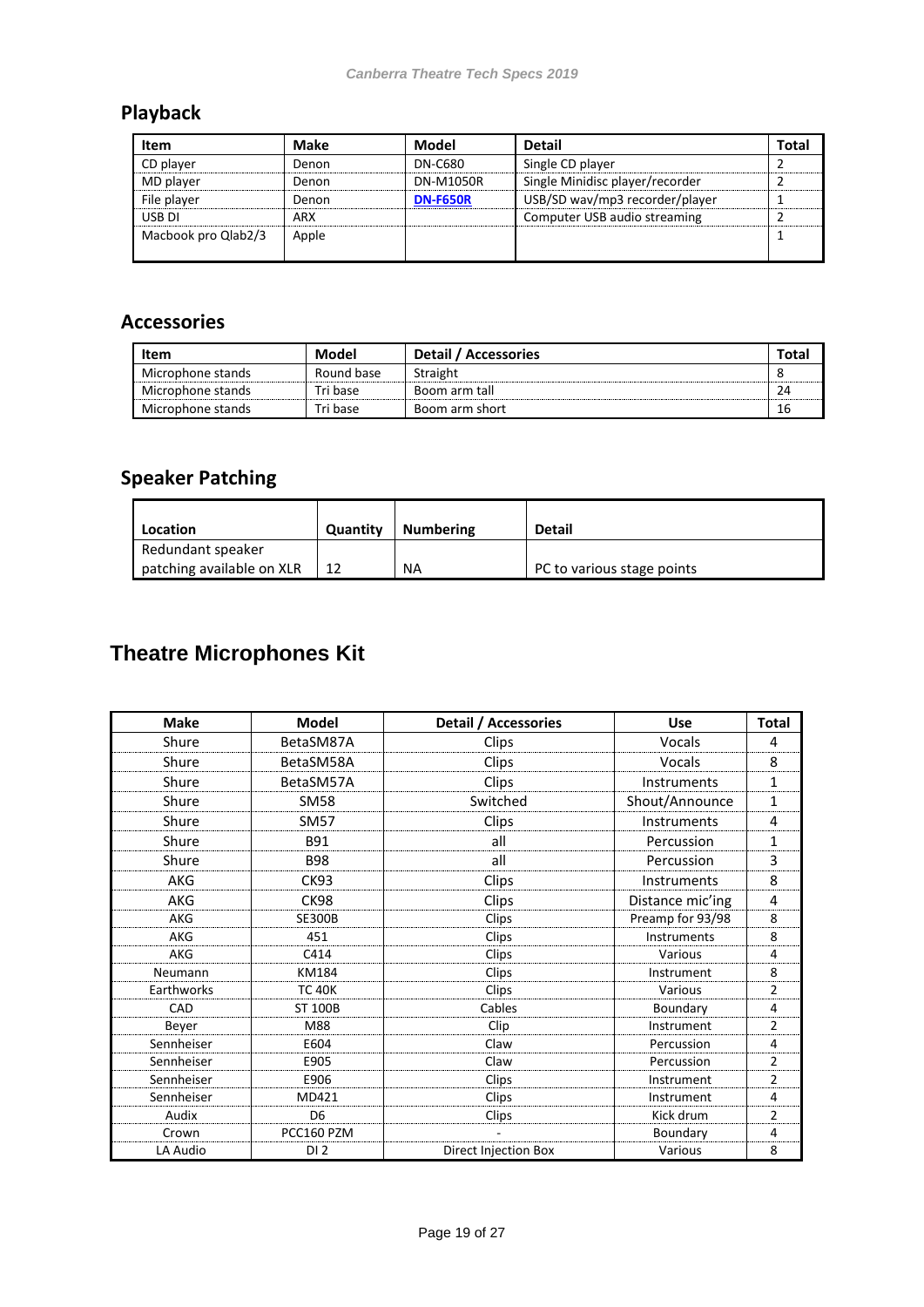#### **Radio microphones (Hire charges apply)**

| Make  | Model | <b>Detail / Accessories</b> | Use         | Total |
|-------|-------|-----------------------------|-------------|-------|
| Shure | UR4D  | Clips, handheld, beltpack   | Vocals and  |       |
|       |       |                             | instruments |       |

#### <span id="page-19-0"></span>**Audio Only Power**

AUDIO ONLY distributed 240V with RCD Earth Leakage protection

| <b>FOH Position</b> | x2             | 20 amp circuits.          |
|---------------------|----------------|---------------------------|
|                     | x1             | 16 amp Ceeform            |
| DS: OP              | x3             | 20 amp circuits.          |
| DS: PS              | x3             | 20 amp circuits.          |
| Audio Booth         | x3             | 20 amp circuits.          |
| DS: PS              | x1             | 30 amp 3 phase.           |
| <b>AMP Room</b>     | x1             | 63 amp 3 phase.           |
| <b>DS Prompt</b>    | x <sub>3</sub> | additional 32amp 3 phase. |
|                     |                |                           |

## <span id="page-19-1"></span>**House Speaker System**

#### **FOH Speakers**

**D&B V series line array** in Left, Right, Centre Sub and fill configuration.

#### **Array per side.**

**1** x V-sub at the top **6** x V8's **2** x V12's **Centre Array.** 4 x Y12's **1** x B2 sub under each array. **1** x Y7p each side for infill. **4** x E8's along stage Lip Fill.( setup on the lip of stage if required) 4 x additional V-subs for FOH or Monitoring applications.

#### **Inbuilt Lip Fill.**

8 x JBL LSR6325P Bi amplified reference monitors built into the lip of the stage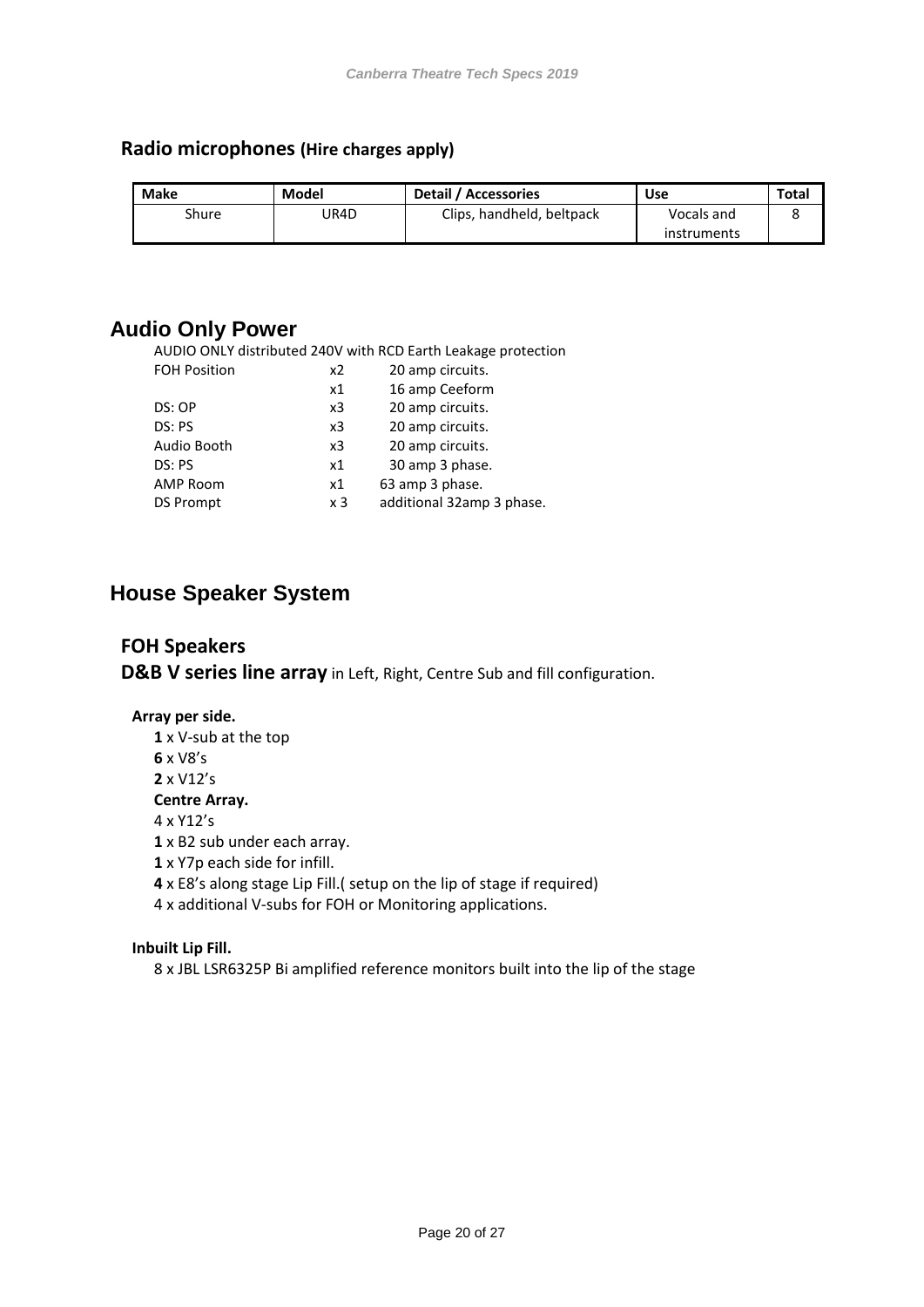## <span id="page-20-0"></span>**Control & Amplification**

#### **Control**

**3 x Lake LM44**, integrated signal processors with all parametric E.Q. & Time Alignment set for system (FOH, LCRS Infill and Lip fill speakers).

#### **Dante signal distribution with a 6 x AES redundance for Sound hold in the auditorium.**

*NB: (House EQ may be altered with EQ Layer on request.)*

**Amplifiers**

**7 x D&B D80 Running Array processing**

**Foldback**

**D&B M4 wedges x 16 with 4 x d80 amplifier rack.**

**D&B M4 wedges x 4** permanently mounted on ladders as side fill O/P and P/S **D&B M4 wedges** permanently mounted on tormentor as side fill O/P and P/S **Meyer UM-1P x 8***, 350w* self powered, 45° x 45° 3' horn. (Shared between venues check availability.)

#### **Locally available additional Hires.**

Avid Profile, Yamaha Pm5d, Midas Pro9, Midas Pro 2, Digico sd10, IEM systems.

#### **Stage monitoring and disconnect stage patch system.**

**16** x D&B M4 wedges

Racks of 4 D80 amplifiers per rack. Total of 16 passive or 8 active mixes (or a combination of active and passive).

**1 x** 56 channel Radial 3 way splitter rack with headers for FOH, Monitor and recording board.

**6** x 12 way disconnect XLR stage droppers.

**Rubberco 16amp ceeform stage power systems to suit.**

#### **Audio Notes**

- Microphone inventory is shared between Canberra Theatre and The Playhouse. Please check for availability.
- 3 x Lake LM44 processors are used on FOH and may be configured with up to 6 discrete inputs for L,C,R,sub and lip fill. Floor mounted infills either side are derived from the L & R signal inputs. Settings in place to run the entire system from a L&R signal input if required.
- Please note that microphone inventory, mixing consoles, projectors and screens are shared between venues, please ask for availability.
- As standard, the sound hold (X&Y 20-27) measures 4m x 1.7m deep.
- $\bullet$  W+X+Y 20-27 measures 4m x 2.55m
- W+X+Y 16-27 measures 6m x 2.55m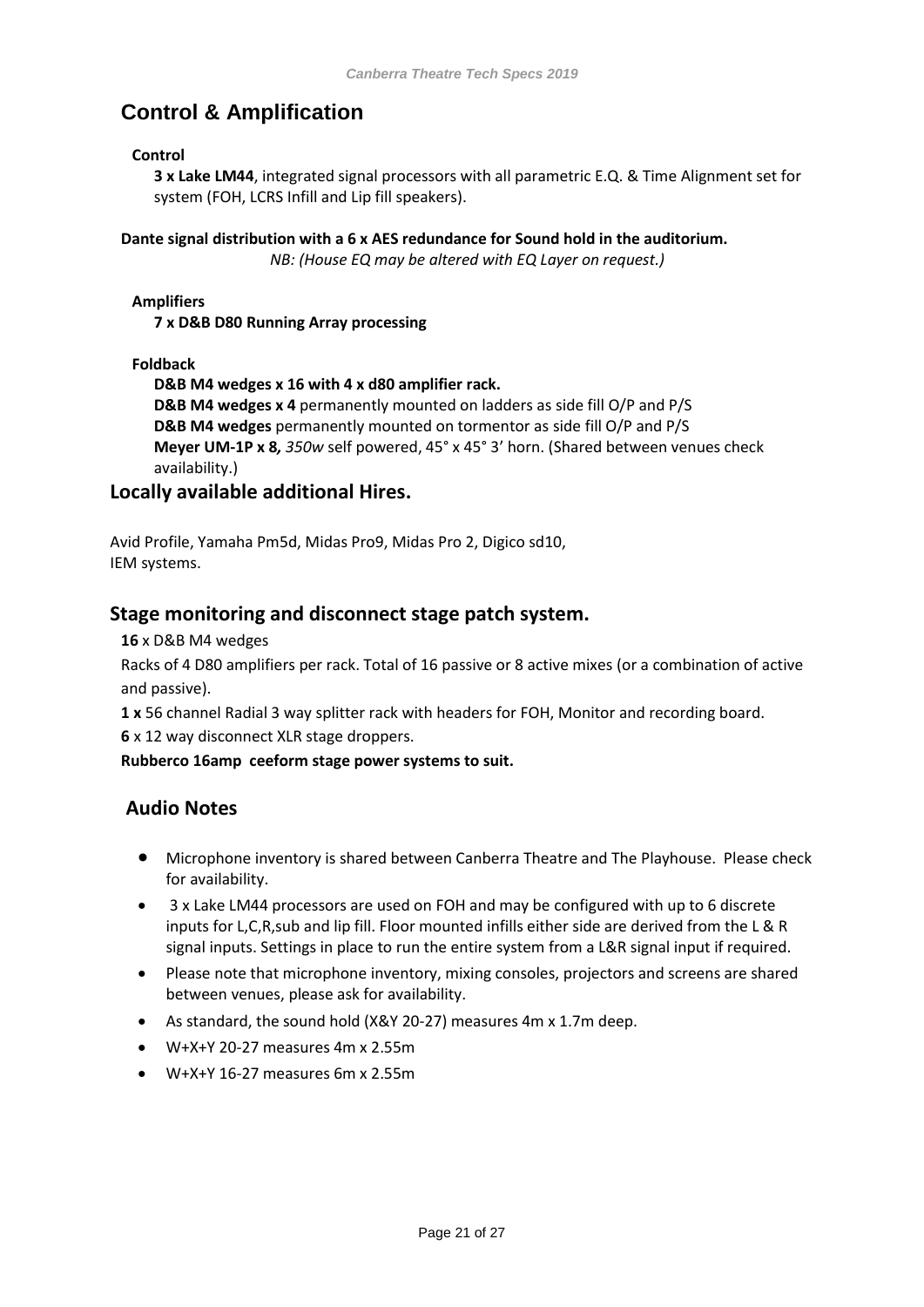## <span id="page-21-0"></span>**AUDIO VISUAL**

#### **Projection Room**

NA

### <span id="page-21-1"></span>**Projectors**

#### **(Not inclusive of standard rig, hire charges apply)**

| <b>Type</b> | Model               | <b>Detail / Accessories</b>                               | Total |
|-------------|---------------------|-----------------------------------------------------------|-------|
| Epson       | <b>EB-L1505UHNL</b> | 12k Laser Projector, various lens options + rigging frame |       |
| Barco       |                     | 3 x DLP chip, 6k ansi                                     |       |
|             | <b>RLM W6</b>       | Lens 0.77:1, 1.4-1.77:1 Zoom                              |       |
|             |                     | Rigging frame                                             |       |
| <b>CTC</b>  |                     | 1.8m Projector stand on wheels                            |       |

#### <span id="page-21-2"></span>**Screens**

#### **(Not inclusive of standard rig, hire charges apply) Projection Screen**

| <b>Type</b> | Model                      | Detail / Accessories                                                                                                         | Total |
|-------------|----------------------------|------------------------------------------------------------------------------------------------------------------------------|-------|
| Nova        | Rear pro                   | 9'x12'                                                                                                                       |       |
| Nova        | Front pro                  | $9'$ x 12'                                                                                                                   |       |
| Nova        | Fast-fold                  | Surface frame                                                                                                                |       |
| Stumpfl     | VarioLock 64<br>Black 16:9 | 16' x 9' front or rear project screen. Black anodised<br>frame, with legs for free standing option. Inc rigging<br>brackets. |       |

*Nova screens can be flown from any convenient fly line.*

#### **Additional LED Screens(Not inclusive of standard rig, hire charges apply)**

| <b>Type</b>    | Model   | Detail / Accessories       | Tota. |
|----------------|---------|----------------------------|-------|
| Samsung        | DE55A   | 55" LED professional panel |       |
| <b>Bigcity</b> | Bigcity | 2m stands                  |       |

*Cyclorama can be used for front or rear projection. Inclusive of standard rig*

#### **AV Playback Equipment**

| Item       | Model       | Detail / Accessories               | Total |
|------------|-------------|------------------------------------|-------|
| DVD player | Sony HX-710 | Single DVD player/recorder         |       |
| Apple      | Macbook Pro | Various mini display port adapters |       |

#### **Projector Rigging Points**

Projector cradles can be rigged from any available horizontal bar or fly line. 1.8m projector stand.

#### **Cabling**

SDI is the preferred delivery format with various lengths and patch points available. Limited stock of VGA cable and interconnection available. Composite VDA's and monitors available.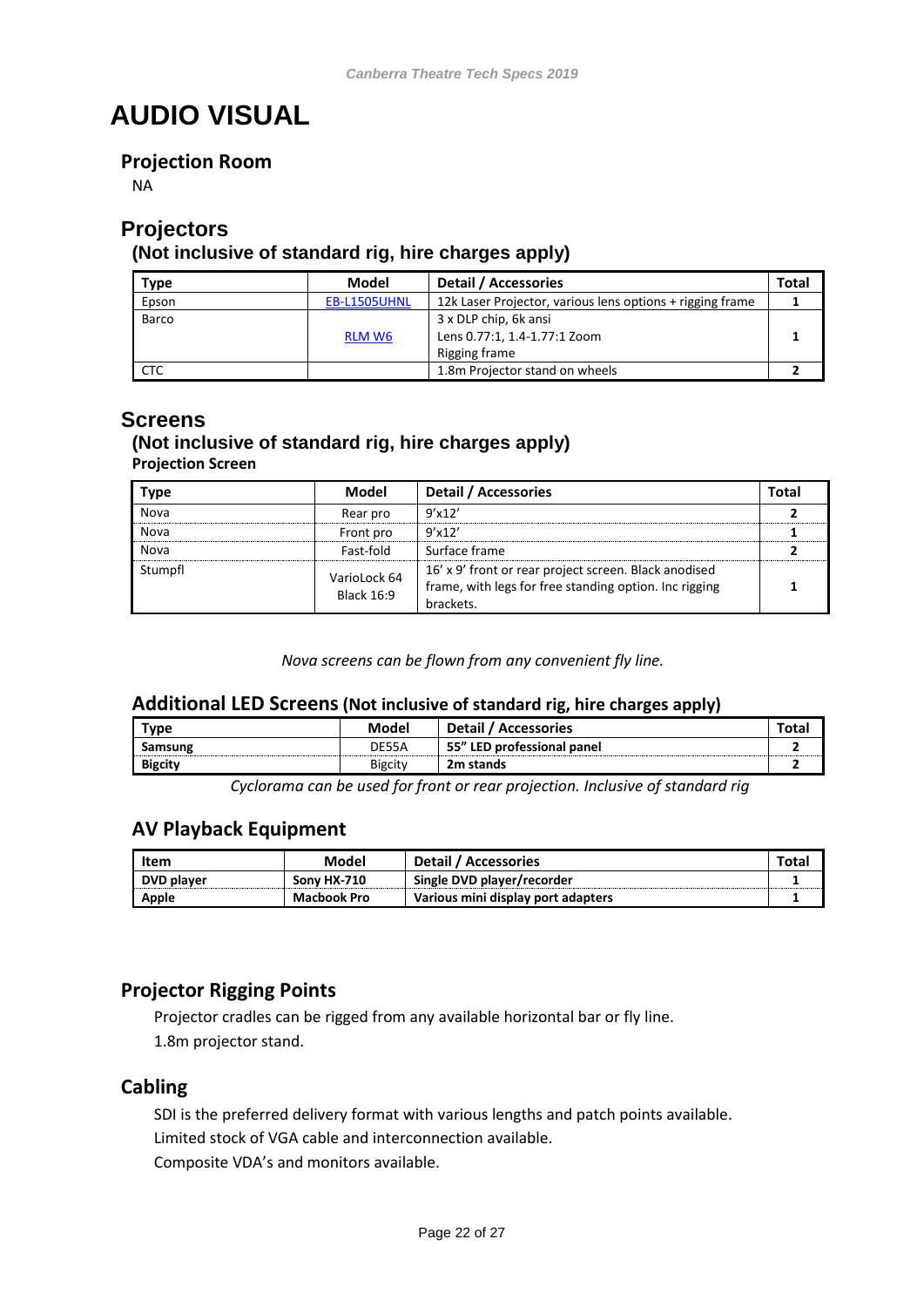## <span id="page-22-0"></span>**Audio Visual Notes**

- **-** SDI/Composite, Cat 6e link available between FOH mixing position and stage.
- **-** Video link between bio box and stage is available.
- **-** Limited amounts of video links are available from prompt corner to various areas in the theatre.
- **-** Wall mounted projector bracket fixed on rear wall. 8m from back wall to Cyclorama.
- **-** 14m from orchestra bar to Cyclorama.
- **-** Front projection is difficult from within the auditorium due to the angle required to clear the proscenium arch. As such it usually requires motors and a truss line to be rigged in the auditorium.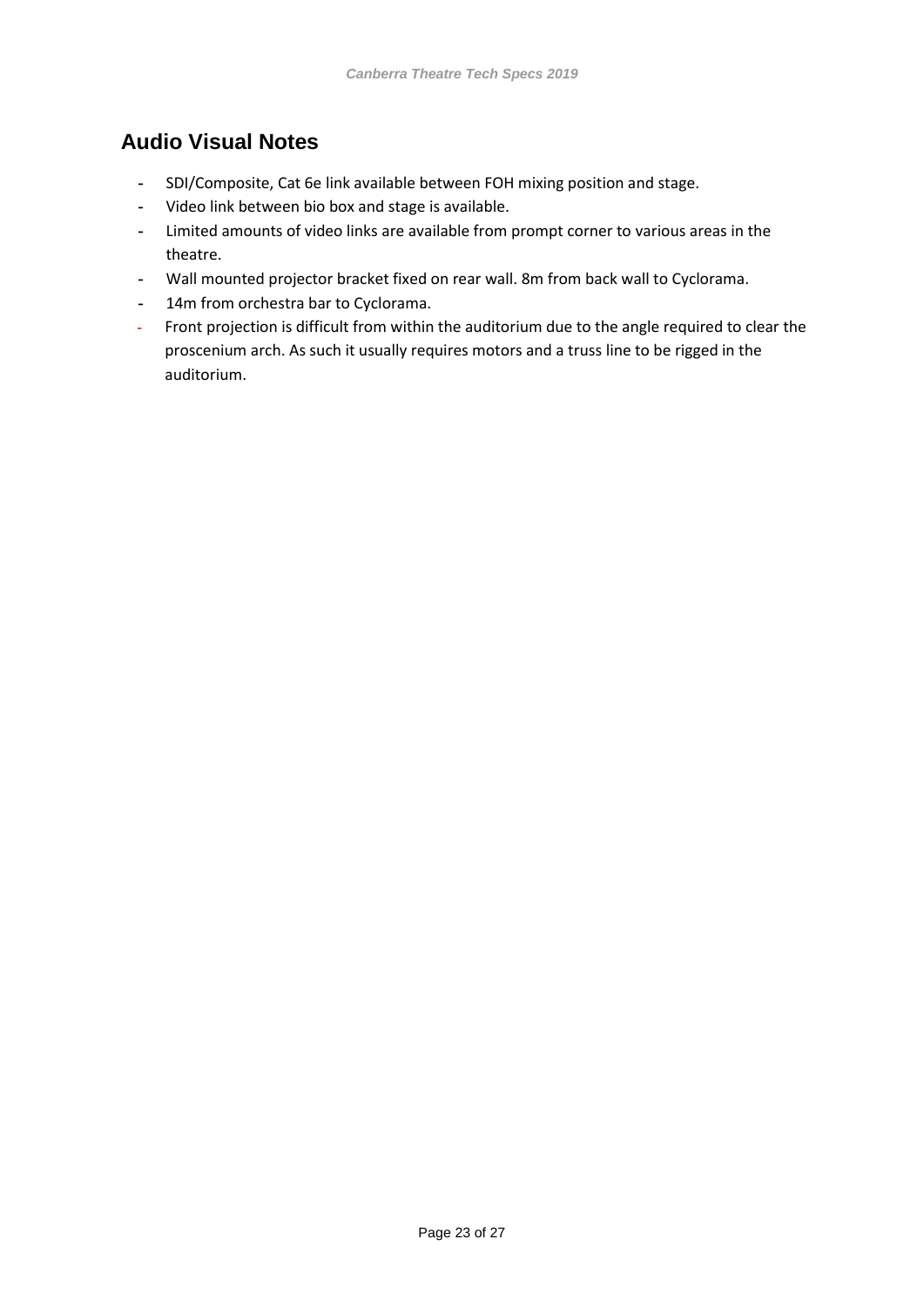## <span id="page-23-0"></span>**BACKSTAGE**

### <span id="page-23-1"></span>**Communications**

Stage Managers Desk SM console prompt corner, movable, light and phone

#### **Talkback – Wired**

| Master Unit        | Clearcom MS440, 4 loops |
|--------------------|-------------------------|
| Total sub stations | 12                      |
| Total headsets     | 12 Beyer DT109/108      |

#### **Talkback patching located at**

- Fly Rail O/P DS and US
- P/s corner (master unit)
- FOH position
- Bio box
- SM console
- P/S midstage
- Production desk (auditorium)
- Follow spot positions

#### **Talkback – Wireless**

| <b>Clear-Com FreeSpeak II</b> |
|-------------------------------|
| 6                             |
| 6                             |
|                               |

#### **Paging / Show relay**

Paging to the dressing rooms and Green room is available from the stage managers desk. Show relay is distributed to all dressing rooms and green room. Dressing rooms 1 & 2 have individual volume controls.

#### **Stage Monitor**

Green room, SM desk, dressing room corridors, bio box, tearoom, stage door, foyer, dressing room 1

#### **Cue Light System**

**Leon Audio** 16 channel master station (QLM16 Mk4) 10 x outstations (9 x QLS Mk4 and 1 x QLS-SM Mk4) 1 x relay outstation (QLR Mk4)

**Note: Shared between venues. Ask for availability**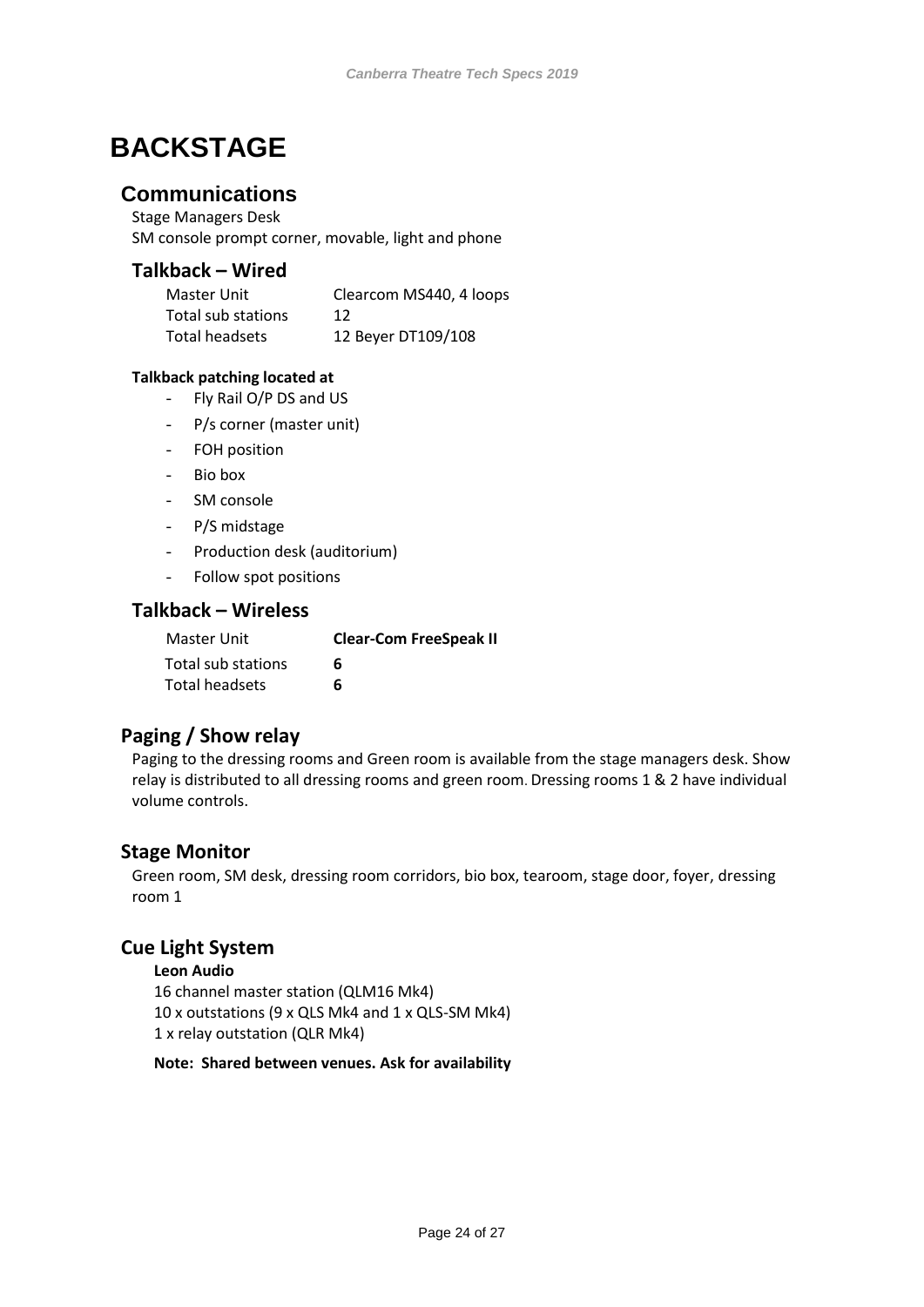## <span id="page-24-0"></span>**Dressing Rooms**

| <b>Dressing Room</b> | Capacity | <b>Toilets</b> | <b>Shower</b> | <b>Details</b>                       |
|----------------------|----------|----------------|---------------|--------------------------------------|
| Dressing Room 1      | $1 +$    | <b>Yes</b>     | Yes           | 'Star' room 1 with private wc & shwr |
| Dressing Room 2      | 2        |                |               | Shared WC / SHWR Ground Floor        |
| Dressing Room 3      | 4        |                |               | Shared WC / SHWR Ground Floor        |
| Dressing Room 4      | 4        |                |               | Shared WC / SHWR Ground Floor        |
| Dressing Room 5      | 5.       |                |               | Shared WC / SHWR Ground Floor        |
| Dressing Room 6      | 4        |                |               | Shared WC / SHWR Ground Floor        |
| Dressing Room 7      | 33       | Yes            | <b>Yes</b>    | <b>Female Chorus First Floor</b>     |
| Dressing Room 8      | 17       | Yes            | <b>Yes</b>    | Male Chorus First Floor              |
| Dressing Room 9      | 3        |                |               | Shared WC / SHWR First Floor         |
| Dressing Room 10     | 3        |                |               | Shared WC / SHWR First Floor         |
| Dressing Room 11     | 3        |                |               | Shared WC / SHWR First Floor         |
| Dressing Room 12     |          |                |               | Shared WC / SHWR First Floor         |

## <span id="page-24-1"></span>**Laundry / Wardrobe**

| <b>Washing Machines</b> | 1 x Maytag 7.5 kg,<br>2 x Fisher & Paykel 8.0 kg, |
|-------------------------|---------------------------------------------------|
| <b>Dryers</b>           | 1 x SpeedQueen 9.0 kg,                            |
|                         | 1 x Bosch 9.0kg                                   |
|                         | 2 x Hoover 5.0 kg                                 |
| Drying rooms            | N/A                                               |
| Iron / ironing board    | 2 x Singer steam Irons, 1 x Propress Steamer      |
| Clothes racks           | Dressing rooms built-in and 3 x mobile racks      |
| Towels                  | <b>Available on request</b>                       |

## <span id="page-24-2"></span>**Production Facilities**

#### **Production Desk**

Production desk set-up in the centre of stalls. Table accommodates 2 people. Talkback and VDU mimic of lighting desk output available.

#### **Production Office**

Production offices available on first floor level backstage.

#### **Phone**

Two digital and one analogue metered lines available in each office. Not available for DSL

#### **Fax**

One analogue line available as above.

#### **Internet access**

Wifi available, no DSL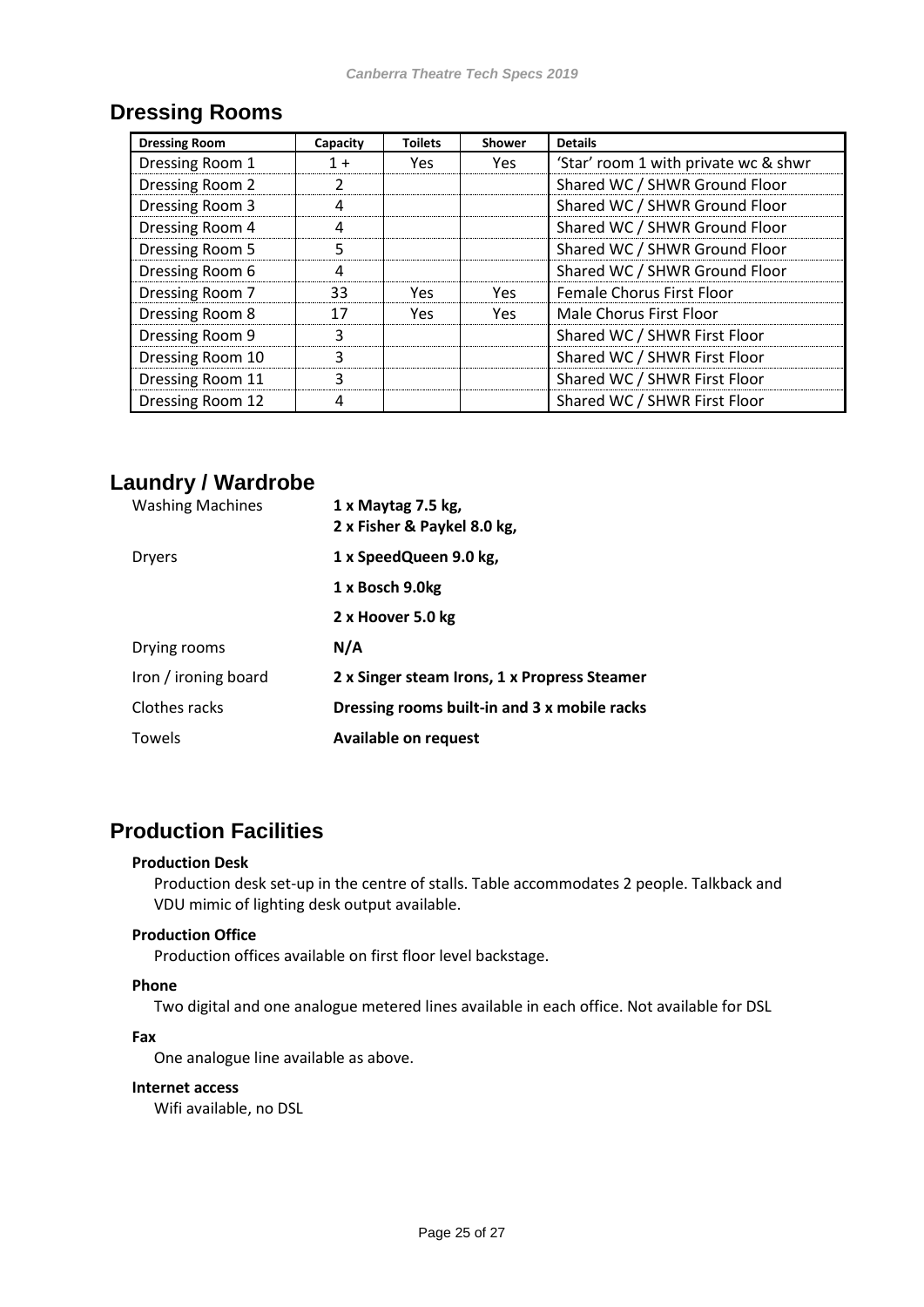## <span id="page-25-0"></span>**Greenroom**

| Tea / Coffee facilities | tea / coffee available on request. Boiling water on-tap |
|-------------------------|---------------------------------------------------------|
| Fridge                  | Yes                                                     |
| Microwave               | Yes                                                     |
| Running water           | Yes                                                     |

## <span id="page-25-1"></span>**Stage Door**

#### **Access**

Stage Door is located on the Eastern side of the building, accessed from the laneway (Knowles Place). A Stage Door person will be rostered on for any period that a hirer requires access to the backstage area

## <span id="page-25-2"></span>. **ADDITIONAL FACILITIES & INFORMATION**

#### **Orchestral**

Wenger music stands with clip-on lights available.

Wenger adjustable chairs available.

Both items are shared with other venues in the Centre.

Upright piano is available.

Steinway Grand is available for hire

Tuning charged at cost.

#### **Rehearsal Space**

Courtyard Studio, 10m x 15m, concrete base with timber and black Masonite floor. Booking required for use.

#### **Staffing**

Technical minimum staffing levels are

1 x Lighting, 1 x Mechanist, 1 x Audio and 1 x Stage Door person.